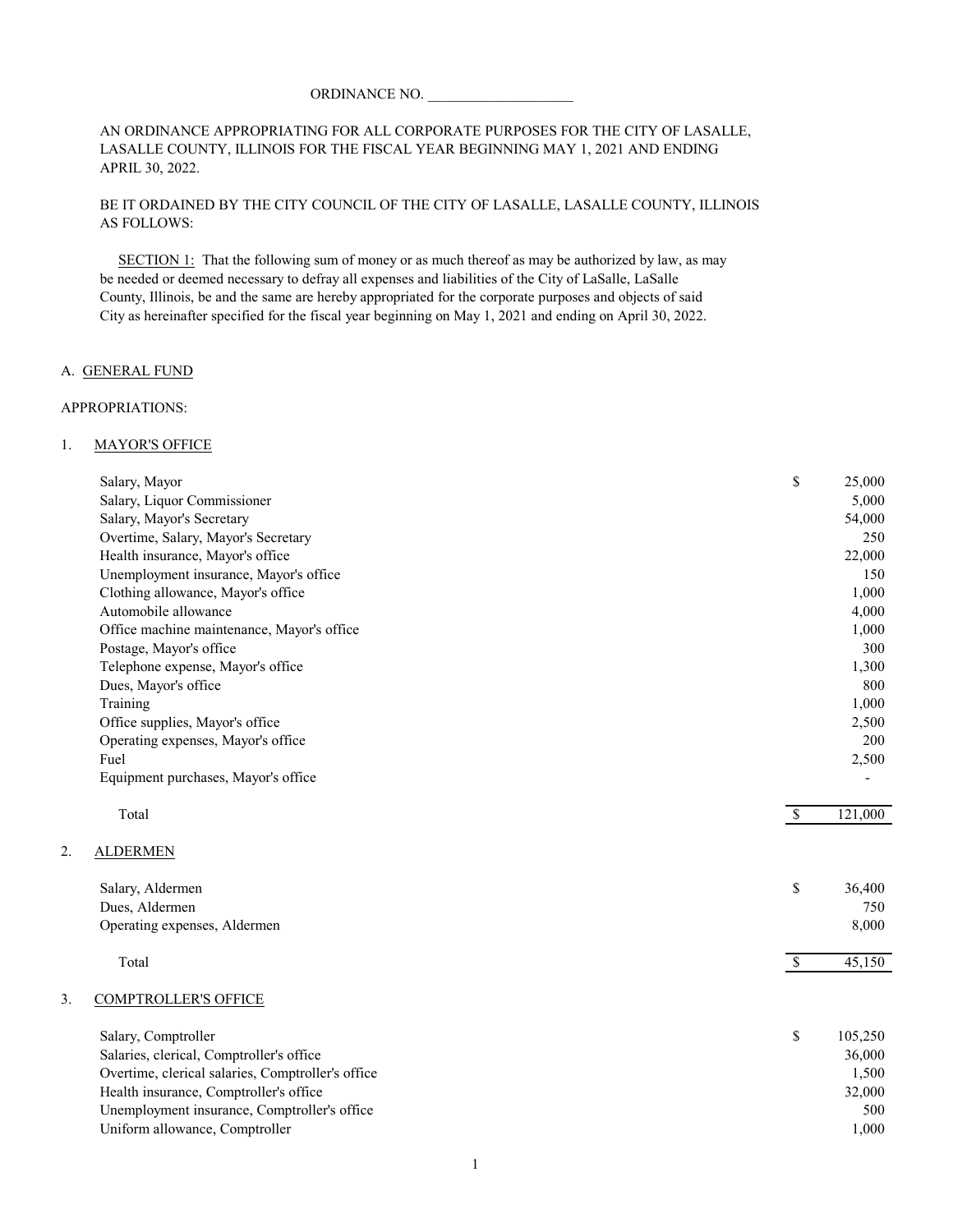|    | Maintenance service equipment, Comptroller's office<br>Postage, Comptroller's office<br>Dues, Comptroller's office<br>Training<br>Office supplies, Comptroller's office<br>Operating expenses, Comptroller's office<br>Equipment purchase, Comptroller's office                                                                                                                                                                                                |                           | 2,000<br>1,500<br>500<br>2,500<br>6,500<br>250                                      |
|----|----------------------------------------------------------------------------------------------------------------------------------------------------------------------------------------------------------------------------------------------------------------------------------------------------------------------------------------------------------------------------------------------------------------------------------------------------------------|---------------------------|-------------------------------------------------------------------------------------|
|    | Total                                                                                                                                                                                                                                                                                                                                                                                                                                                          | $\mathcal{S}$             | 189,500                                                                             |
| 4. | <b>CITY CLERK'S OFFICE</b>                                                                                                                                                                                                                                                                                                                                                                                                                                     |                           |                                                                                     |
|    | Salary, City Clerk<br>Assistant salary, City Clerk<br>Uniform allowance, City Clerk<br>Maintenance service equipment, City Clerk<br>Postage, City Clerk                                                                                                                                                                                                                                                                                                        | \$                        | 7,000<br>300<br>1,200<br>250                                                        |
|    | Training, City Clerk<br>Publishing, City Clerk<br>Codification, City Clerk                                                                                                                                                                                                                                                                                                                                                                                     |                           | 1,000<br>10,000<br>4,000<br>250                                                     |
|    | Dues, City Clerk<br>Office supplies, City Clerk<br>Equipment purchases, City Clerk                                                                                                                                                                                                                                                                                                                                                                             |                           | 1,000                                                                               |
|    | Total                                                                                                                                                                                                                                                                                                                                                                                                                                                          | $\mathbb{S}$              | 25,000                                                                              |
| 5. | <b>TREASURER'S OFFICE</b>                                                                                                                                                                                                                                                                                                                                                                                                                                      |                           |                                                                                     |
|    | Salary, City Treasurer<br>Dues, City Treasurer                                                                                                                                                                                                                                                                                                                                                                                                                 | \$                        | 4,000<br>75                                                                         |
|    | Total                                                                                                                                                                                                                                                                                                                                                                                                                                                          | $\boldsymbol{\mathsf{S}}$ | 4,075                                                                               |
| 6. | <b>CITY ATTORNEY</b>                                                                                                                                                                                                                                                                                                                                                                                                                                           |                           |                                                                                     |
|    | Retainer, City Attorney<br>Legal services, City Attorney<br>Legal services, Ordinance Court<br>Salaries, Ordinance Court                                                                                                                                                                                                                                                                                                                                       | \$                        | 15,000<br>110,000<br>2,500<br>1,500                                                 |
|    | Total                                                                                                                                                                                                                                                                                                                                                                                                                                                          | $\mathbb{S}$              | 129,000                                                                             |
| 7. | <b>ECONOMIC DEVELOPER</b>                                                                                                                                                                                                                                                                                                                                                                                                                                      |                           |                                                                                     |
|    | Salaries, Economic Developer<br>Health insurance, Economic Developer<br>Unemployment insurance, Economic Developer<br>Automobile allowance, Economic Developer<br>Uniform allowance, Economic Developer<br>Maintenance service - equipment, Economic Developer<br>Postage, Economic Developer<br>Other professional services Economic Developer<br>Telephone, Economic Developer<br>Training, Economic Development<br>Operating expenses, Economic Development | \$                        | 56,000<br>7,200<br>250<br>1,440<br>500<br>360<br>50<br>500<br>500<br>1,000<br>1,500 |
|    | Dues, Economic Developer<br>Office supplies, Economic Developer                                                                                                                                                                                                                                                                                                                                                                                                |                           | 27,000<br>500                                                                       |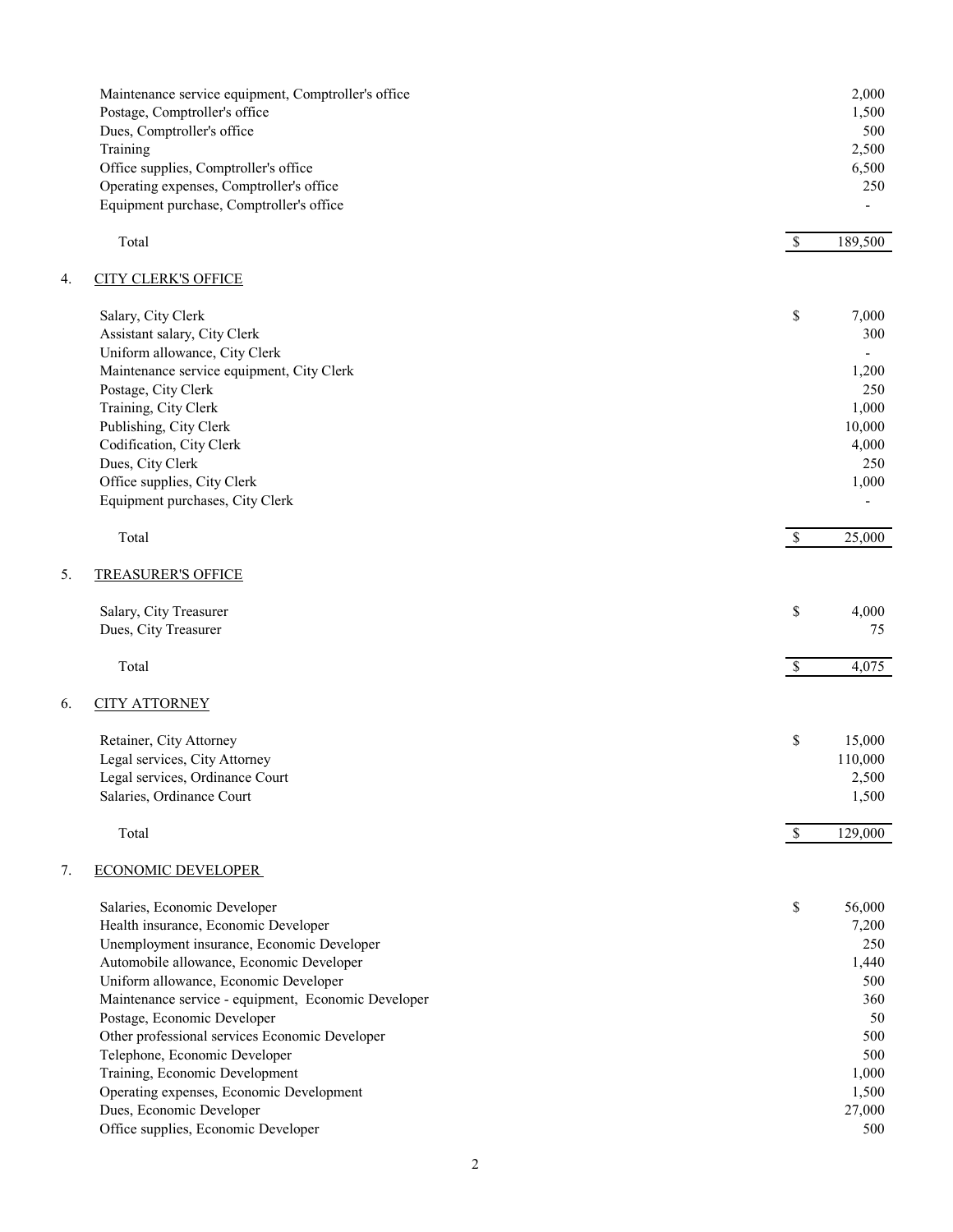|    | Grant writing fees, Economic Development                       |              | 3,000           |
|----|----------------------------------------------------------------|--------------|-----------------|
|    | Total                                                          | $\mathbb{S}$ | 99,800          |
| 8. | PUBLIC RELATIONS/MARKETING                                     |              |                 |
|    | Salaries, Public Relations                                     | \$           | 49,000          |
|    | Health insurance, Public Relations                             |              | 7,200           |
|    | Unemployment insurance, Public Relations                       |              |                 |
|    | Uniform allowance, Public Relations                            |              | 500             |
|    | Training, Public Relations                                     |              | 1,000           |
|    | Other professional services, Public Relations                  |              | 500             |
|    | Operating expenses, Public Relations                           |              | 250             |
|    | Office supplies, Public Relations                              |              | 500             |
|    | Total                                                          | $\mathbb{S}$ | 58,950          |
| 9. | <b>PUBLIC SAFETY - POLICE</b>                                  |              |                 |
|    | Salary, police chief                                           | \$           | 103,000         |
|    | Salaries, police lieutenants                                   |              |                 |
|    | Salaries, police sergeants                                     |              | 495,000         |
|    | Salaries, police patrolmen                                     |              | 992,000         |
|    | Salaries, police dispatchers                                   |              | 50,000          |
|    | Overtime salaries, police lieutenants                          |              |                 |
|    | Overtime salaries, police sergeants                            |              | 10,000          |
|    | Overtime salaries, patrolmen                                   |              | 45,000          |
|    | Overtime salaries, police dispatchers                          |              | 500             |
|    | Health insurance, police                                       |              | 415,000         |
|    | Unemployment insurance, police                                 |              | 3,000           |
|    | Workmen's compensation insurance, police                       |              | 130,000         |
|    | Pension benefits, police                                       |              | 1,605,000       |
|    | Uniform allowance, police                                      |              | 25,800          |
|    | Maintenance - equipment, police                                |              | 15,000          |
|    | Maintenance - code red, police                                 |              | 5,000           |
|    | Maintenance - vehicles, police<br>Maintenance - radios, police |              | 25,000<br>5,000 |
|    | Other professional services, police                            |              | 95,000          |
|    | Postage, police                                                |              | 1,000           |
|    | Telephone, police                                              |              | 3,000           |
|    | Leased circuits, police                                        |              | 10,500          |
|    | Printing, police                                               |              | 1,200           |
|    | Dues, police                                                   |              | 1,200           |
|    | Training, police                                               |              | 10,000          |
|    | Testing, police                                                |              | 2,000           |
|    | Liability insurance, police                                    |              | 39,000          |
|    | Office supplies, police                                        |              | 1,500           |
|    | Drug traffic prevention, police                                |              | 50,000          |
|    | Operating expenses, police                                     |              | 5,000           |
|    | Range expense, police                                          |              | 1,000           |
|    | Fuel, police                                                   |              | 45,000          |
|    | Equipment purchase, police                                     |              | 10,000          |
|    | Vehicle purchase, police                                       |              |                 |
|    | Transfer to shared LPO Services, police                        |              |                 |
|    | Total                                                          | $\mathbb{S}$ | 4,199,700       |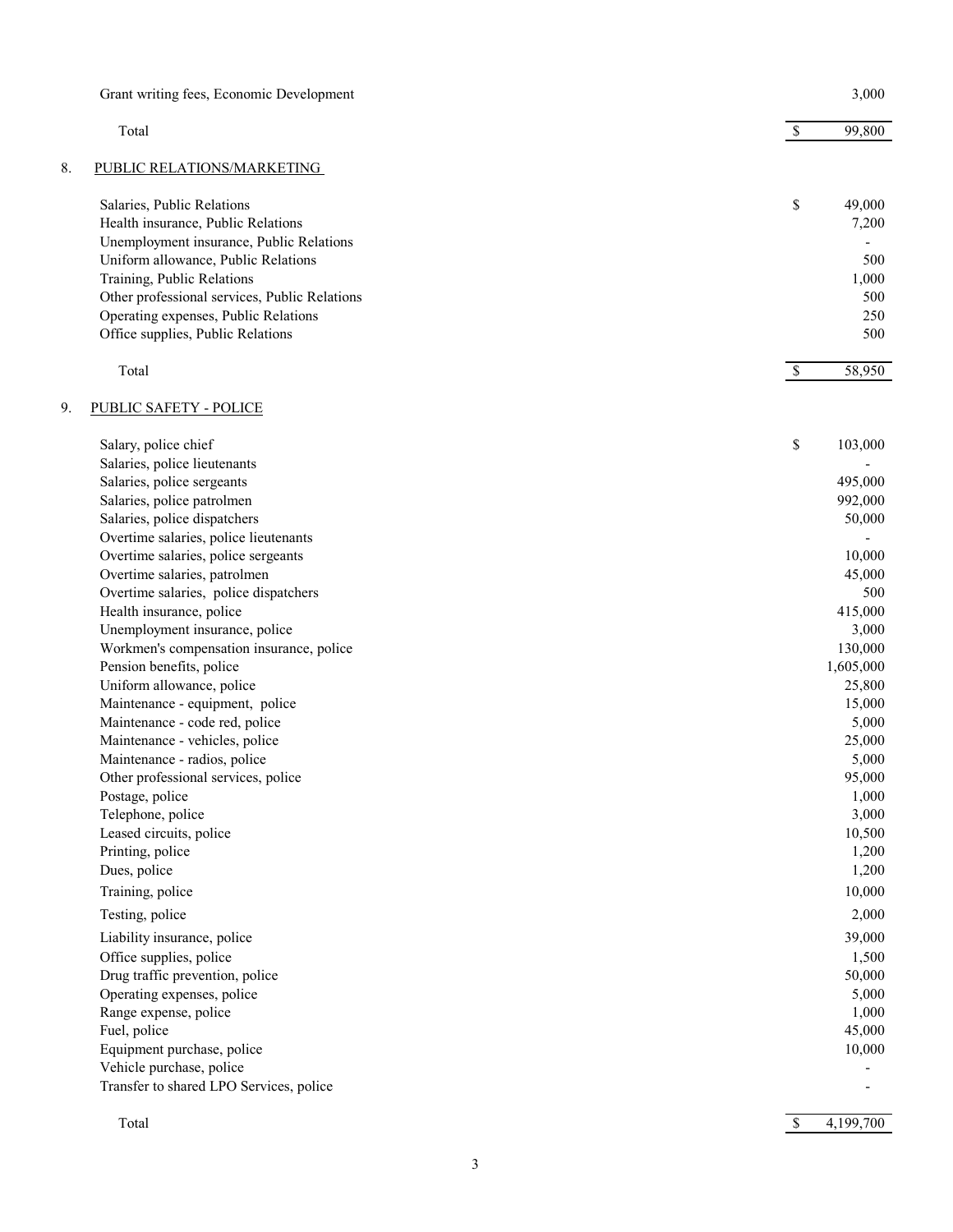# 10. PUBLIC SAFETY - FIRE

|     | Salaries, fire chief and assistant chief                                                | \$            | 2,500            |
|-----|-----------------------------------------------------------------------------------------|---------------|------------------|
|     | Salaries, fire truck chauffeurs                                                         |               | 265,000          |
|     | Salaries, volunteer firemen                                                             |               | 210,000          |
|     | Overtime salaries, fire truck chauffeurs                                                |               | 15,000           |
|     | Health insurance, fire                                                                  |               | 81,100           |
|     | Unemployment insurance, fire                                                            |               | 2,500            |
|     | Worker's compensation, fire                                                             |               | 48,000           |
|     | Pension benefits, fire                                                                  |               | 247,000          |
|     | Uniform allowance, fire                                                                 |               | 4,000            |
|     | Maintenance - building, fire                                                            |               | 10,000           |
|     | Maintenance - equipment, fire                                                           |               | 5,000            |
|     | ESDA expenses, fire                                                                     |               | 2,500            |
|     | Maintenance - fire equipment, fire                                                      |               | 1,500            |
|     | Maintenance - vehicles, fire                                                            |               | 15,000           |
|     | Maintenance - radios, fire                                                              |               | 5,000            |
|     | Medical - exams, fire                                                                   |               | 2,000            |
|     | Other professional services, fire                                                       |               | 95,000           |
|     | Postage, fire                                                                           |               | 200              |
|     | Telephone, fire                                                                         |               | 5,500            |
|     | Dues, fire                                                                              |               | 1,000            |
|     | Training, fire                                                                          |               | 4,000            |
|     | Utilities, fire station                                                                 |               | 2,500            |
|     | Liability insurance, fire                                                               |               | 28,000           |
|     | Office supplies, fire                                                                   |               | 1,500            |
|     | Operating expenses, fire                                                                |               | 4,000            |
|     | Fuel, fire                                                                              |               | 15,000           |
|     | Equipment purchase, fire                                                                |               | 25,000           |
|     | Vehicle purchase, fire                                                                  |               | 53,000           |
|     | Capital outlay, fire station                                                            |               | 40,000           |
|     | Total                                                                                   | $\mathcal{S}$ | 1,190,800        |
| 11. | PUBLIC SAFETY - HEALTH/WELFARE                                                          |               |                  |
|     | Welfare health services                                                                 | \$            | 11,462           |
|     | Total                                                                                   | $\mathbb{S}$  | 11,462           |
| 12. | PUBLIC WORKS - STREET                                                                   |               |                  |
|     | Salaries - foreman, street department                                                   | \$            | 80,000           |
|     | Salaries - mechanics, street department                                                 |               | 132,000          |
|     | Salaries - laborers, street department                                                  |               | 260,000          |
|     | Overtime salaries - foreman, street department                                          |               | 10,000           |
|     | Overtime salaries - mechanics, street department                                        |               | 2,000            |
|     | Overtime salaries, - laborers, street department                                        |               | 15,000           |
|     | Health insurance, street department                                                     |               | 103,000          |
|     | Unemployment insurance, street department                                               |               | 1,000            |
|     | Worker's compensation, street department                                                |               | 42,000           |
|     | Uniform allowance, street department                                                    |               | 4,000            |
|     |                                                                                         |               |                  |
|     |                                                                                         |               |                  |
|     | Maintenance - building, street department                                               |               | 15,000           |
|     | Maintenance - equipment, street department<br>Maintenance - vehicles, street department |               | 40,000<br>50,000 |

Maintenance - streets, street department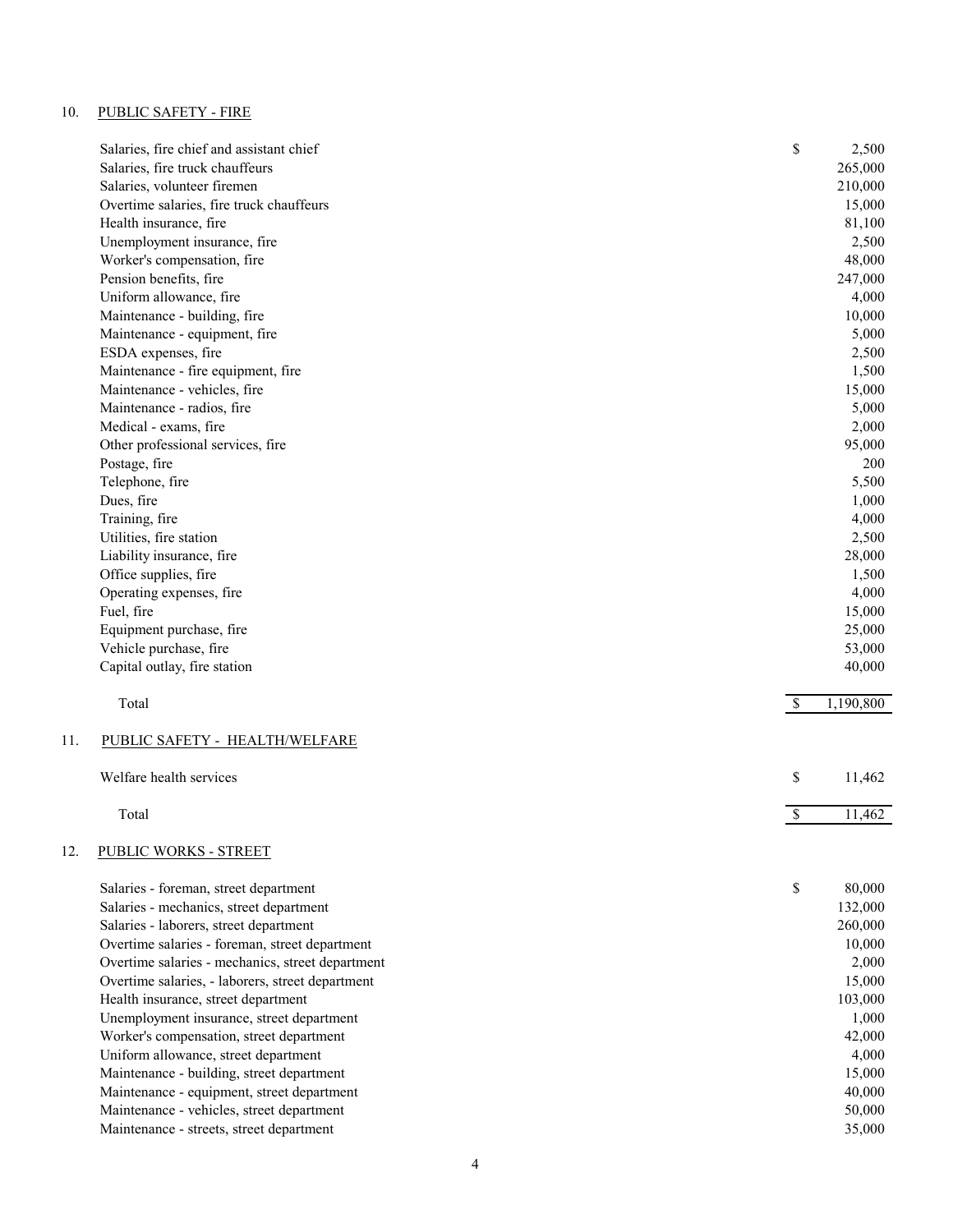| Maintenance - sidewalks, street department                                    |              | 250,000      |
|-------------------------------------------------------------------------------|--------------|--------------|
| Maintenance - snow removal, street department                                 |              |              |
| Maintenance - sewer, street department                                        |              |              |
| Traffic signals, street department                                            |              | 10,000       |
| Traffic signals maintenance, street department                                |              | 20,000       |
| Maintenance - weed treatment, street department                               |              |              |
| Maintenance - demolition, street department                                   |              |              |
| Telephone, street department                                                  |              | 1,200        |
| Utilities - garage, street department                                         |              | 5,000        |
| Street lighting, street department                                            |              | 60,000       |
| Liability insurance, street department                                        |              | 18,000       |
| Rentals, street department                                                    |              | 2,500        |
| Other contractual services - tree/weed cut $&$ trim, street department        |              | 15,000       |
| Maintenance supplies - granular materials, street department                  |              | 2,500        |
| Maintenance supplies - streets, street department                             |              | 30,000       |
| Maintenance supplies - streets, snow removal                                  |              | 500          |
| Street signs, street department                                               |              | 15,000       |
| Curbs, street department                                                      |              | 5,000        |
| Manholes/catch basins, street department                                      |              | 2,500        |
| Chemicals, street department                                                  |              | 4,000        |
| Sewer maintenance supplies, street department                                 |              |              |
| Blacktop - streets, street department                                         |              |              |
| Maintenance supplies - road salt, street department                           |              | 120,000      |
| Office supplies, street department                                            |              | 500          |
| Operating supplies, street department                                         |              | 10,000       |
| Small tools purchase, street department                                       |              | 3,500        |
| Fuel, street department                                                       |              | 30,000       |
|                                                                               |              |              |
| Equipment purchase, street department                                         |              | 75,000       |
| Vehicle purchase, street department                                           |              | 135,000      |
|                                                                               |              |              |
| Total                                                                         | $\mathbb{S}$ | 1,604,200    |
|                                                                               |              |              |
| <b>CITY ENGINEER</b>                                                          |              |              |
| Salary, City Engineer                                                         | \$           | 23,000       |
|                                                                               |              |              |
| Salary, Assistant Engineer                                                    |              | 12,000       |
| Health insurance, City Engineer                                               |              | 4,300<br>100 |
| Health insurance, Assistant Engineer<br>Unemployment insurance, City Engineer |              | 200          |
| Uniform allowance, City Engineer                                              |              | 500          |
| Maintenance - equipment, City Engineer                                        |              | 1,000        |
| Maintenance - vehicles, City Engineer                                         |              | 1,000        |
| Engineering services, City Engineer                                           |              | 20,000       |
| Postage, City Engineer                                                        |              | 100          |
| Telephone, City Engineer                                                      |              |              |
| Dues, City Engineer                                                           |              | 150          |
| Training, City Engineer                                                       |              | 250          |
| Subscriptions, City Engineer                                                  |              |              |
| Maintenance supplies - equipment, City Engineer                               |              |              |
| Office supplies, City Engineer                                                |              | 1,500        |
| Operating expenses, City Engineer                                             |              |              |
| Fuel, City Engineer                                                           |              | 500          |
| Field supplies, City Engineer                                                 |              | 250          |
| Equipment purchase, City Engineer                                             |              | 2,500        |

 $\text{Total}$   $\text{Total}$   $\text{Total}$   $\text{Total}$   $\text{Total}$   $\text{Total}$   $\text{Total}$   $\text{Total}$   $\text{Total}$   $\text{Total}$   $\text{Total}$   $\text{Total}$   $\text{Total}$   $\text{Total}$   $\text{Total}$   $\text{Total}$   $\text{Total}$   $\text{Total}$   $\text{Total}$   $\text{Total}$   $\text{Total}$   $\text{Total}$   $\text{Total}$   $\text{Total}$   $\text{Total}$   $\text{Total}$   $\text{Total}$   $\text{Total$ 

 $13.$ 

5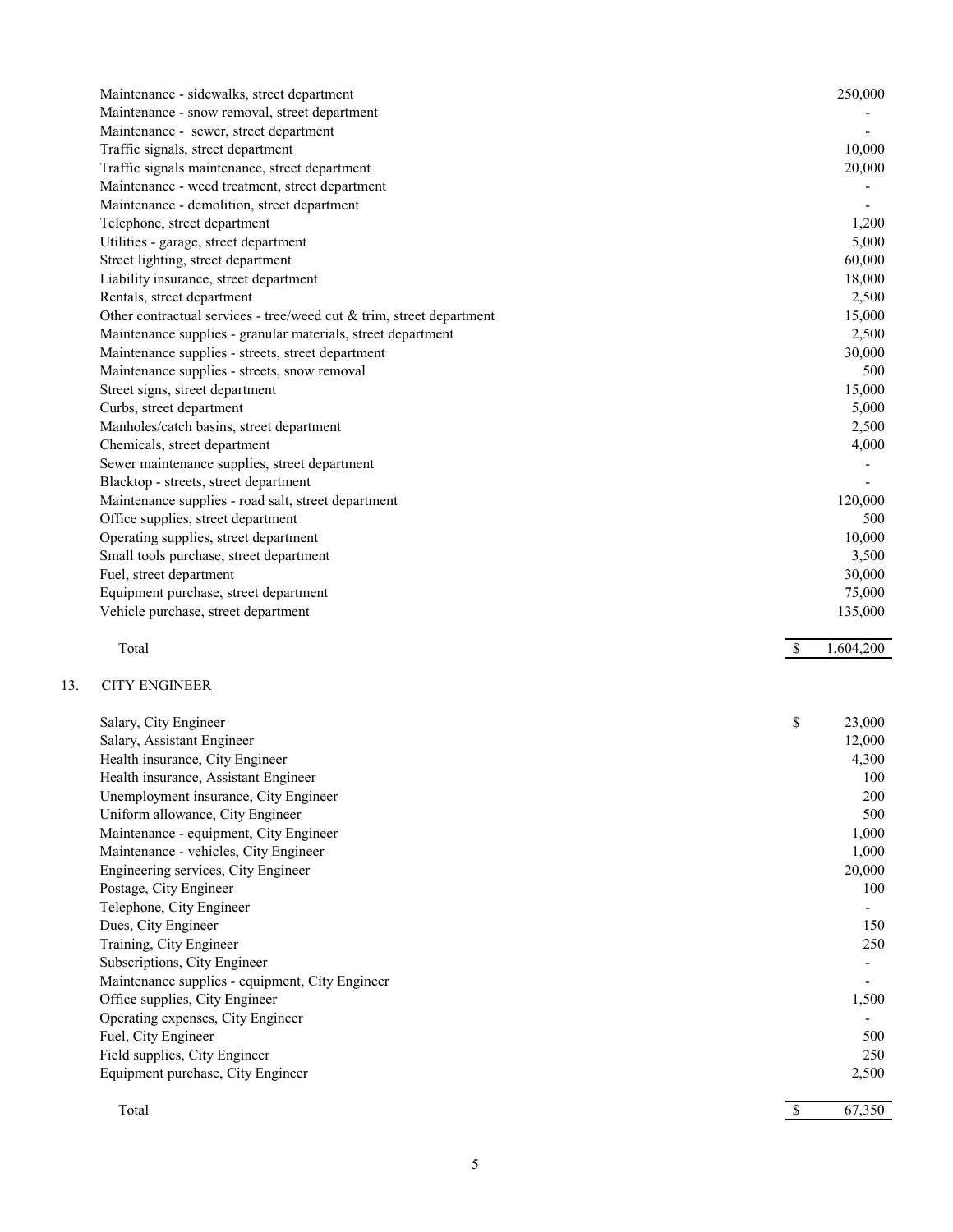# 14. PUBLIC WORKS - BUILDING/CITY HALL

| 1,219,000<br>Total<br>-S<br><b>BUILDING INSPECTOR'S OFFICE</b><br>\$<br>20,000<br>Salary, Rental Building Inspector<br>Salary, Assistant Rental Building Inspector<br>2,500<br>Health insurance, Rental Building Inspector<br>Uniform allowance, Rental Building Inspector<br>Maintenance - equipment, Rental Building Inspector<br>750<br>Maintenance - vehicles, Rental Building Inspector<br>Plumbing inspection fees, Rental Building Inspector<br>2,500<br>Inspections, other, Rental Building Inspector<br>1,000<br>Postage expense, Rental Building Inspector<br>1,500<br>Printing, Rental Building Inspector<br>500<br>Office supplies, Rental Building Inspector<br>500<br>Equipment purchase, Rental Building Inspector<br>Fuel, Rental Building Inspector<br>750<br>$\mathcal{S}$<br>30,000<br>Total<br>PUBLIC WORKS - SUPERINTENDENT<br>\$<br>7,000<br>Salary, superintendent, public works<br>Health insurance, superintendent, public works<br>Unemployment insurance, superintendent, public works<br>150<br>Uniform allowance, superintendent, public works<br>Maintenance - equipment, superintendent, public works<br>750<br>Maintenance - vehicles, superintendent, public works<br>Postage, superintendent, public works<br>50<br>Telephone, superintendent, public works<br>1,000<br>Dues, superintendent, public works<br>250<br>Training, superintendent, public works<br>1,000<br>Subscriptions, superintendent, public works<br>Maintenance supplies- equipment, superintendent, public works<br>Office supplies, superintendent, public works<br>500<br>Operating expenses, superintendent, public works<br>Fuel, superintendent, public works<br>2,000<br>Equipment purchases, superintendent, public works<br>12,700<br>Total<br>$\mathbb{S}$ |     | Maintenance - building, city hall<br>Maintenance - equipment, city hall<br>Maintenance service - website, city hall<br>Maintenance service - computer, city hall<br>Telephone, city hall<br>Utilities, city hall<br>Operating expenses, city hall<br>Janitorial supplies, city hall<br>Capital improvements/other, city hall | \$<br>35,000<br>30,000<br>4,000<br>25,000<br>2,000<br>20,000<br>500<br>2,500<br>1,100,000 |
|---------------------------------------------------------------------------------------------------------------------------------------------------------------------------------------------------------------------------------------------------------------------------------------------------------------------------------------------------------------------------------------------------------------------------------------------------------------------------------------------------------------------------------------------------------------------------------------------------------------------------------------------------------------------------------------------------------------------------------------------------------------------------------------------------------------------------------------------------------------------------------------------------------------------------------------------------------------------------------------------------------------------------------------------------------------------------------------------------------------------------------------------------------------------------------------------------------------------------------------------------------------------------------------------------------------------------------------------------------------------------------------------------------------------------------------------------------------------------------------------------------------------------------------------------------------------------------------------------------------------------------------------------------------------------------------------------------------------------------------------------------------------------|-----|------------------------------------------------------------------------------------------------------------------------------------------------------------------------------------------------------------------------------------------------------------------------------------------------------------------------------|-------------------------------------------------------------------------------------------|
|                                                                                                                                                                                                                                                                                                                                                                                                                                                                                                                                                                                                                                                                                                                                                                                                                                                                                                                                                                                                                                                                                                                                                                                                                                                                                                                                                                                                                                                                                                                                                                                                                                                                                                                                                                           |     |                                                                                                                                                                                                                                                                                                                              |                                                                                           |
|                                                                                                                                                                                                                                                                                                                                                                                                                                                                                                                                                                                                                                                                                                                                                                                                                                                                                                                                                                                                                                                                                                                                                                                                                                                                                                                                                                                                                                                                                                                                                                                                                                                                                                                                                                           | 15. |                                                                                                                                                                                                                                                                                                                              |                                                                                           |
|                                                                                                                                                                                                                                                                                                                                                                                                                                                                                                                                                                                                                                                                                                                                                                                                                                                                                                                                                                                                                                                                                                                                                                                                                                                                                                                                                                                                                                                                                                                                                                                                                                                                                                                                                                           |     |                                                                                                                                                                                                                                                                                                                              |                                                                                           |
|                                                                                                                                                                                                                                                                                                                                                                                                                                                                                                                                                                                                                                                                                                                                                                                                                                                                                                                                                                                                                                                                                                                                                                                                                                                                                                                                                                                                                                                                                                                                                                                                                                                                                                                                                                           |     |                                                                                                                                                                                                                                                                                                                              |                                                                                           |
|                                                                                                                                                                                                                                                                                                                                                                                                                                                                                                                                                                                                                                                                                                                                                                                                                                                                                                                                                                                                                                                                                                                                                                                                                                                                                                                                                                                                                                                                                                                                                                                                                                                                                                                                                                           |     |                                                                                                                                                                                                                                                                                                                              |                                                                                           |
|                                                                                                                                                                                                                                                                                                                                                                                                                                                                                                                                                                                                                                                                                                                                                                                                                                                                                                                                                                                                                                                                                                                                                                                                                                                                                                                                                                                                                                                                                                                                                                                                                                                                                                                                                                           |     |                                                                                                                                                                                                                                                                                                                              |                                                                                           |
|                                                                                                                                                                                                                                                                                                                                                                                                                                                                                                                                                                                                                                                                                                                                                                                                                                                                                                                                                                                                                                                                                                                                                                                                                                                                                                                                                                                                                                                                                                                                                                                                                                                                                                                                                                           |     |                                                                                                                                                                                                                                                                                                                              |                                                                                           |
|                                                                                                                                                                                                                                                                                                                                                                                                                                                                                                                                                                                                                                                                                                                                                                                                                                                                                                                                                                                                                                                                                                                                                                                                                                                                                                                                                                                                                                                                                                                                                                                                                                                                                                                                                                           | 16. |                                                                                                                                                                                                                                                                                                                              |                                                                                           |
|                                                                                                                                                                                                                                                                                                                                                                                                                                                                                                                                                                                                                                                                                                                                                                                                                                                                                                                                                                                                                                                                                                                                                                                                                                                                                                                                                                                                                                                                                                                                                                                                                                                                                                                                                                           |     |                                                                                                                                                                                                                                                                                                                              |                                                                                           |
|                                                                                                                                                                                                                                                                                                                                                                                                                                                                                                                                                                                                                                                                                                                                                                                                                                                                                                                                                                                                                                                                                                                                                                                                                                                                                                                                                                                                                                                                                                                                                                                                                                                                                                                                                                           |     |                                                                                                                                                                                                                                                                                                                              |                                                                                           |

# 17. MISCELLANEOUS

Worker's compensation, general government 20,000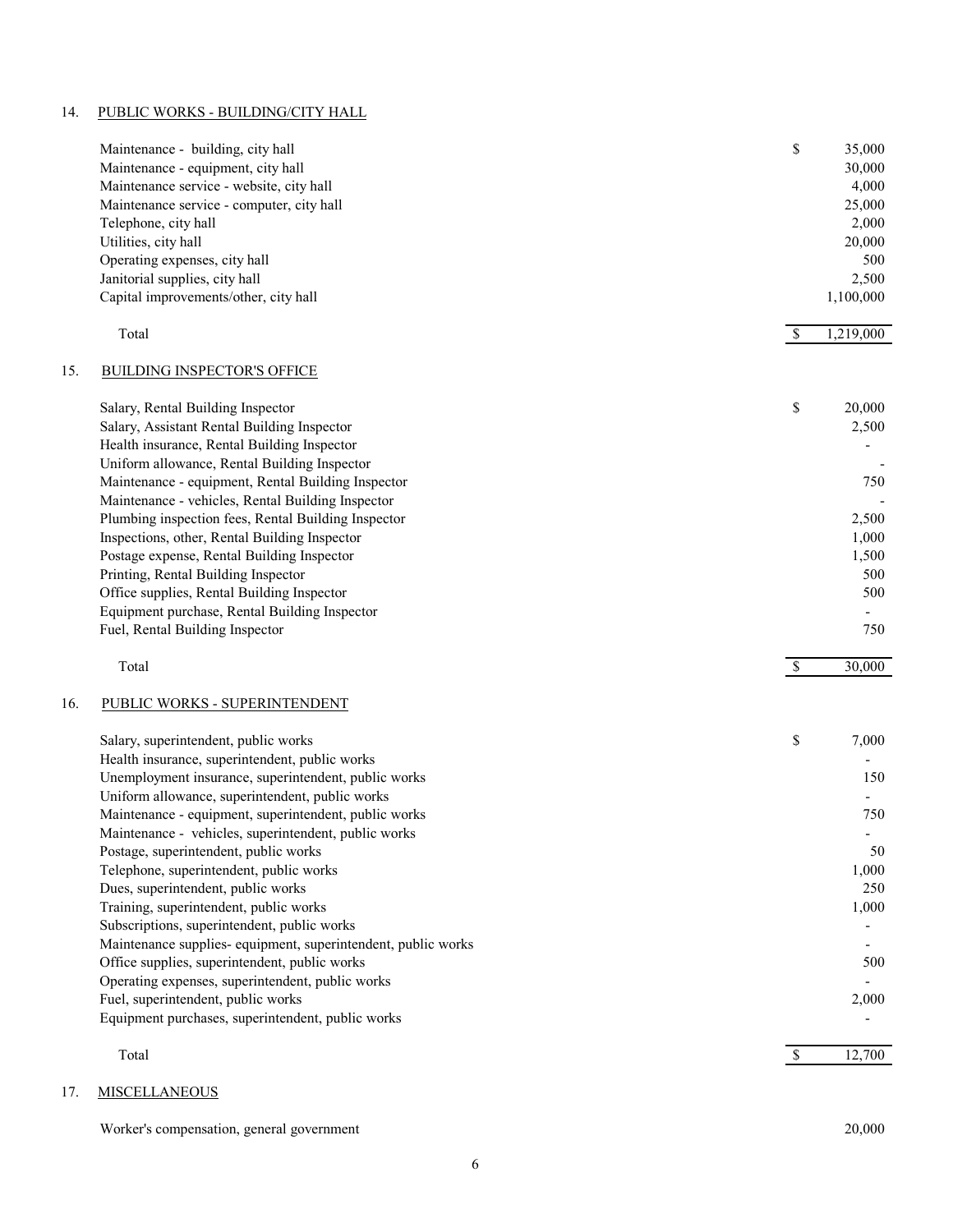| Liability insurance, general government                    | 34,000          |
|------------------------------------------------------------|-----------------|
| Insurance - general, general government                    | 13,000          |
| Community relations - downtown, projects                   | 130,000         |
| Community relations - Comprehensive plan grant             |                 |
| Community development - Publishing, promotional            | 30,000          |
| Community development - Community relations, promotional   | 60,000          |
| Community development - Celebrate LaSalle                  | 1,000           |
| Other professional services                                | 13,000          |
| City wide credit card                                      | 10,000          |
| Capital improvements - parking lots & alleys, construction |                 |
| Capital outlay - Building, property                        |                 |
| Capital outlay - land purchase                             | 360,000         |
| Capital outlay - Streets, property                         |                 |
| Debt service - Principal payment, G.O. Bonds               | 320,000         |
| Debt service - Interest, G.O. Bonds                        | 26,368          |
|                                                            |                 |
| Debt service - Fiscal agent fee, G.O. Bonds                | 500             |
| Sales Tax Reimbursement - Beck Oil Co.                     | 70,000          |
| Tax Refund, Unytite Utility                                |                 |
| Tax Refund, Wm. P. Dooley                                  | 261             |
| Tax Refund, Ralph Crane                                    | 733             |
| Tax Refund, Wm. Pezanoski                                  | 575             |
| Tax Refund, Robert Pezanoski                               | 1,013           |
| Tax Refund, Catherine Pezanoski                            | 374             |
| Tax Refund, Mary Edwards                                   | 800             |
| Tax Refund, Terry Pezanoski                                | 575             |
| Tax Refund, Charles Pezanoski                              | 575             |
| Tax Refund, Bedanko                                        | 1,350           |
| Tax Refund, Diedrick                                       | 2,151           |
| Tax Refund, Gerald Cleer                                   | 1,760           |
| Tax Refund, Carus Corporation                              | 157             |
| Tax Refund, Investment Planning                            | 2,061           |
| Tax Refund, Mertel Investment Co.                          | 1,123           |
| Tax Refund, Kelly Family                                   | 2,068           |
| Transfer to Playground and Recreation Fund                 | 100,000         |
| Transfer to 2010 Recovery Bond Fund                        | 60,253          |
| Transfer to Library - PPRT portion                         | 38,000          |
| Transfer to Other Funds                                    |                 |
|                                                            |                 |
| Total                                                      | \$<br>1,301,697 |
|                                                            |                 |
| TOTAL GENERAL FUND APPROPRIATIONS                          | 10,309,384      |
|                                                            |                 |
| <b>ESTIMATED REVENUE:</b>                                  |                 |
| Property tax, general                                      | \$<br>340,000   |
| Property tax, bonds                                        | 339,968         |
| Property tax, pensions                                     | 1,852,000       |
| Property tax, road & bridge                                | 60,000          |
| Replacement tax, general                                   | 47,000          |
|                                                            |                 |
| Replacement tax, pensions                                  | 22,500          |
| School Resource Partnership                                | 35,000          |
| Utility tax                                                | 1,750,000       |
| State income tax                                           | 975,000         |
| Sales tax                                                  | 1,950,000       |
| Hotel/motel tax                                            | 6,000           |
| Liquor licenses                                            | 20,000          |
| Vehicle licenses, taxi                                     | 350             |
| <b>Business licenses</b>                                   | 7,000           |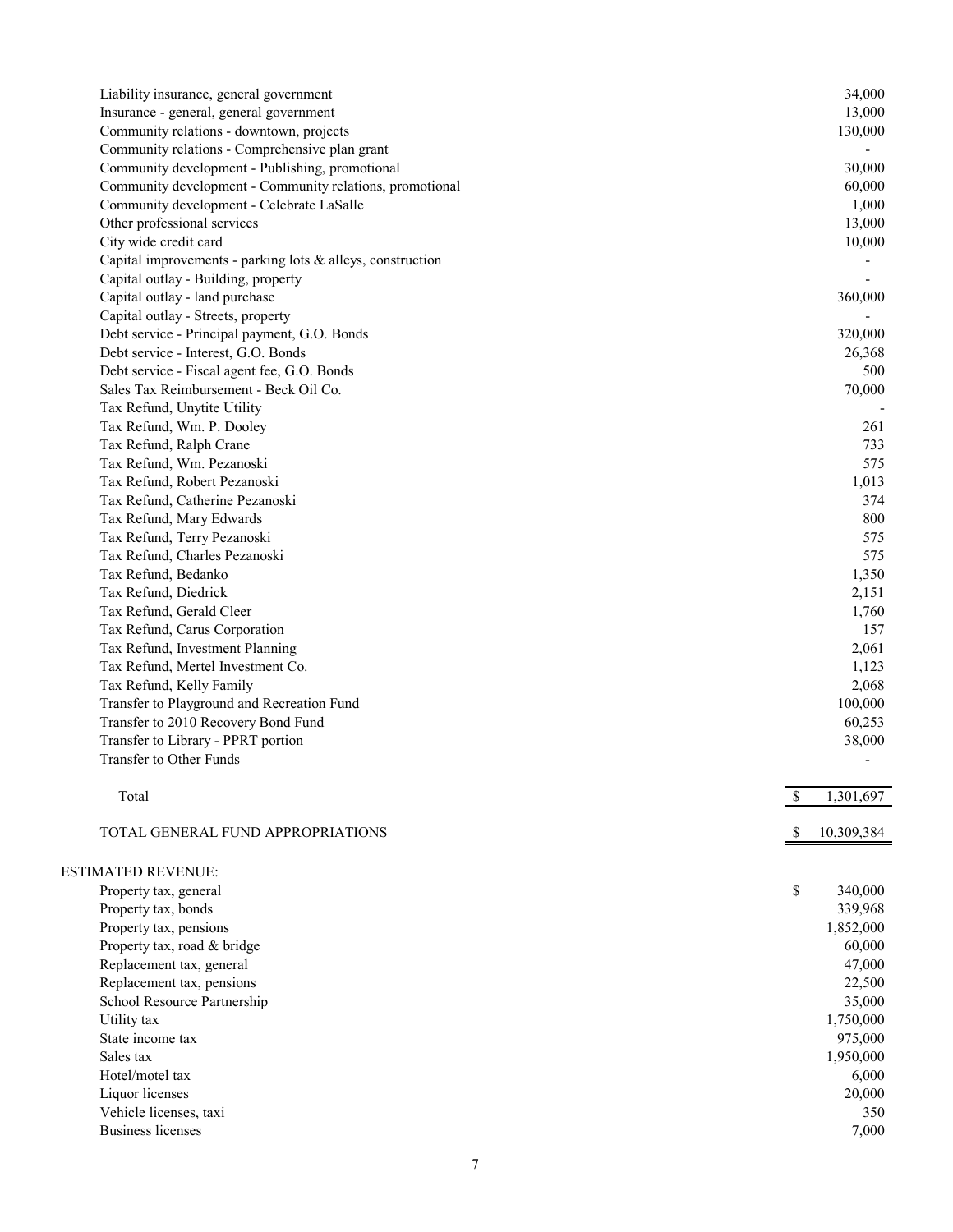| Animal licenses<br>Franchise fees       |              | 1,500<br>120,000 |
|-----------------------------------------|--------------|------------------|
| Pull tab licenses                       |              | 5,000            |
| Gaming revenue                          |              | 175,000          |
| Cannabis use tax                        |              | 7,500            |
| Sand mining revenue                     |              | 75,000           |
| Occupational licenses                   |              | 10,000           |
| Other licenses                          |              | 10,000           |
| Building and electrical permits         |              | 20,000           |
| Rental inspection fees                  |              | 35,000           |
| Plumbing inspection fees                |              | 500              |
| State/street maintenance                |              | 23,850           |
| Court fines                             |              | 30,000           |
| Drug Enforcement Revenue                |              | 50,000           |
| Interest income                         |              | 55,000           |
| Miscellaneous income                    |              | 75,000           |
| Recovery Bond reimbursement             |              | 11,000           |
| Capital lease proceeds                  |              |                  |
|                                         |              |                  |
| City wide credit card                   |              | 10,000           |
| Grant income                            |              | 1,300,000        |
| Transfer from other funds               |              | 216,000          |
| TOTAL ESTIMATED GENERAL FUND REVENUE    | \$           | 9,635,168        |
| ESTIMATED DECREASE IN FUND EQUITY       | \$           | (674, 216)       |
| <b>B. AUDIT FUND</b><br>APPROPRIATIONS: |              |                  |
| Audit, accounting services              | \$           | 49,000           |
| TOTAL AUDIT FUND APPROPRIATIONS         | \$           | 49,000           |
| <b>ESTIMATED REVENUE:</b>               |              |                  |
|                                         |              |                  |
| Property tax                            | \$           | 29,000           |
| Transfer from other funds               |              | 20,000           |
|                                         |              |                  |
| TOTAL ESTIMATED AUDIT FUND REVENUE      | $\mathbb{S}$ | 49,000           |
|                                         |              |                  |
| ESTIMATED INCREASE IN FUND EQUITY       | S            |                  |
|                                         |              |                  |
| C. GARBAGE FUND                         |              |                  |
| APPROPRIATIONS:                         |              |                  |
| Garbage service charges                 | \$           | 600,000          |
| Operating supplies                      |              | 1,200            |
| Recycling                               |              | 30,000           |
|                                         |              |                  |
| TOTAL GARBAGE FUND APPROPRIATIONS       | $\$$         | 631,200          |
|                                         |              |                  |

# ESTIMATED REVENUE: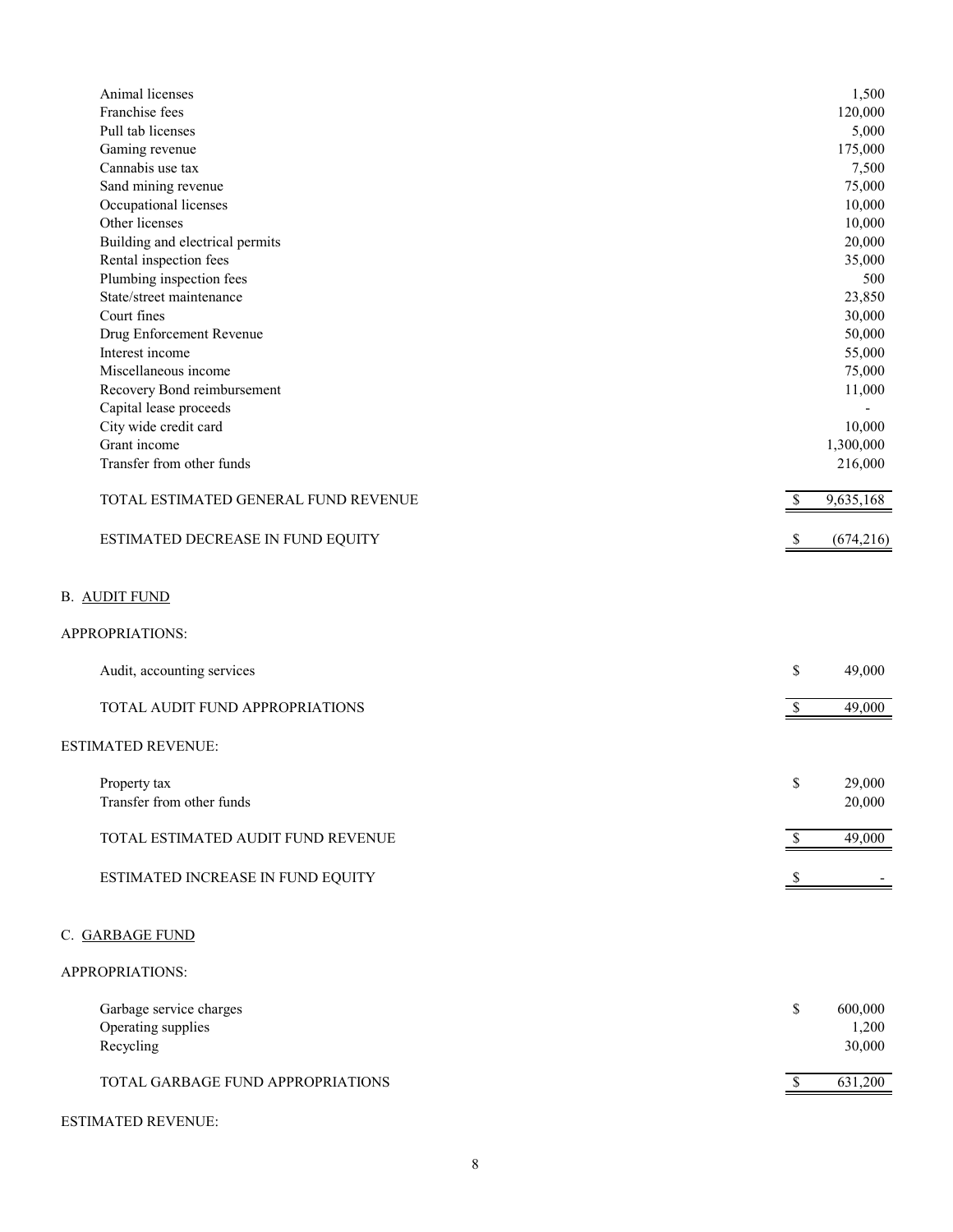| Garbage charges<br>Delinquent charges                                                                      | \$                        | 600,000<br>5,000              |
|------------------------------------------------------------------------------------------------------------|---------------------------|-------------------------------|
| Miscellaneous income                                                                                       |                           | 1,200                         |
| TOTAL ESTIMATED GARBAGE FUND REVENUE                                                                       | \$                        | 606,200                       |
| ESTIMATED DECREASE IN FUND EQUITY                                                                          | $\boldsymbol{\mathsf{S}}$ | (25,000)                      |
| D. MOTOR FUEL TAX FUND                                                                                     |                           |                               |
| APPROPRIATIONS:                                                                                            |                           |                               |
| Construction, capital outlay - streets<br>Grant expense - Rebuild Illinois<br>Interfund operating transfer | \$                        | 180,000<br>375,000<br>117,445 |
| TOTAL MOTOR FUEL TAX FUND APPROPRIATIONS                                                                   | $\mathbb{S}$              | 672,445                       |
| <b>ESTIMATED REVENUE:</b>                                                                                  |                           |                               |
| State of Illinois street maintenance<br>Grant income - Rebuild Illinois<br>Interest income                 | \$                        | 350,000<br>105,545<br>200     |
| TOTAL ESTIMATED MOTOR FUEL TAX FUND REVENUE                                                                | $\boldsymbol{\mathsf{S}}$ | 455,745                       |
| ESTIMATED DECREASE IN FUND EQUITY                                                                          | \$                        | (216,700)                     |
| E. MUNICIPAL RETIREMENT FUND                                                                               |                           |                               |
| APPROPRIATIONS:                                                                                            |                           |                               |
| Retirement contribution - employer                                                                         | \$                        | 143,000                       |
| TOTAL MUNICIPAL RETIREMENT FUND APPROPRIATIONS                                                             | \$                        | 143,000                       |
| <b>ESTIMATED REVENUE:</b>                                                                                  |                           |                               |
| Property Tax<br>Replacement Tax                                                                            | \$                        | 43,000<br>100,000             |
| TOTAL ESTIMATED MUNICIPAL RETIREMENT FUND REVENUE                                                          | \$                        | 143,000                       |
| ESTIMATED INCREASE IN FUND EQUITY                                                                          |                           |                               |
| F. PLAYGROUND AND RECREATION FUND                                                                          |                           |                               |
| APPROPRIATIONS:                                                                                            |                           |                               |
| Salaries - regular, park and recreation                                                                    |                           | 55.000                        |

| Salaries - regular, park and recreation                | 55,000 |
|--------------------------------------------------------|--------|
| Salaries - swimming pool, park and recreation          | 95,000 |
| Overtime salaries - swimming pool, park and recreation | .500   |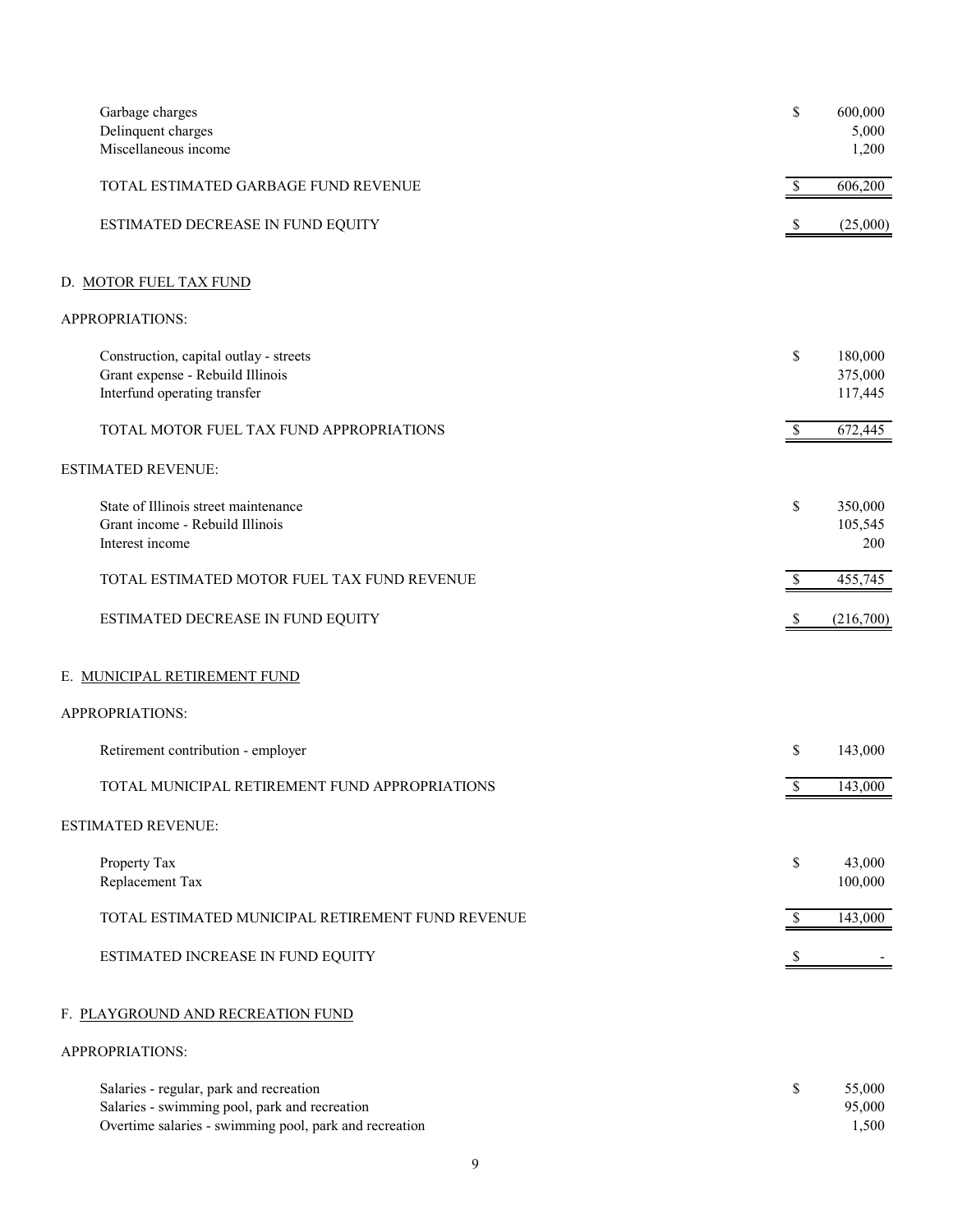| Unemployment insurance, park and recreation<br>Social security contributions, park and recreation<br>Programs, park and recreation<br>Postage, park and recreation<br>Telephone, park and recreation<br>Printing, park and recreation<br>Liability insurance, park and recreation<br>Maintenance supplies - pool, park and recreation<br>Maintenance supplies - parks, park and recreation<br>League supplies, park and recreation<br>Office supplies, park and recreation<br>Concessions, park and recreation<br>Capital improvements, park and recreation<br>Vehicle purchase, park and recreation |                    | 1,000<br>9,000<br>7,000<br>100<br>2,000<br>20,000<br>35,000<br>2,500<br>500<br>15,000<br>12,500                |
|------------------------------------------------------------------------------------------------------------------------------------------------------------------------------------------------------------------------------------------------------------------------------------------------------------------------------------------------------------------------------------------------------------------------------------------------------------------------------------------------------------------------------------------------------------------------------------------------------|--------------------|----------------------------------------------------------------------------------------------------------------|
| Miscellaneous expense, park and recreation<br>TOTAL PLAYGROUND AND RECREATION FUND APPROPRIATIONS                                                                                                                                                                                                                                                                                                                                                                                                                                                                                                    | $\mathbb{S}$       | 2,500<br>258,600                                                                                               |
| <b>ESTIMATED REVENUE:</b>                                                                                                                                                                                                                                                                                                                                                                                                                                                                                                                                                                            |                    |                                                                                                                |
| Property tax<br>Swimming pool fees<br>Swimming pool fees, pool party rent<br>Swimming pool fees, pool passbooks<br>Program fees<br>Swim lessons<br>Shelter rental<br>Concessions income<br>Transfer from General Fund<br>Miscellaneous income<br>TOTAL ESTIMATED PLAYGROUND AND RECREATION FUND REVENUE<br>ESTIMATED INCREASE IN FUND EQUITY                                                                                                                                                                                                                                                         | \$<br><sup>S</sup> | 85,000<br>38,000<br>2,500<br>2,000<br>1,000<br>500<br>2,500<br>25,000<br>100,000<br>12,000<br>268,500<br>9,900 |
| G. SCHOOL CROSSING GUARD FUND                                                                                                                                                                                                                                                                                                                                                                                                                                                                                                                                                                        |                    |                                                                                                                |
| APPROPRIATIONS:                                                                                                                                                                                                                                                                                                                                                                                                                                                                                                                                                                                      |                    |                                                                                                                |
| Salaries, crossing guards<br>Unemployment insurance, crossing guards                                                                                                                                                                                                                                                                                                                                                                                                                                                                                                                                 | \$                 | 33,000<br>250                                                                                                  |
| TOTAL CROSSING GUARD FUND APPROPRIATIONS                                                                                                                                                                                                                                                                                                                                                                                                                                                                                                                                                             | <sup>\$</sup>      | 33,250                                                                                                         |
| <b>ESTIMATED REVENUE:</b>                                                                                                                                                                                                                                                                                                                                                                                                                                                                                                                                                                            |                    |                                                                                                                |
| Property tax<br>Replacement Tax Revenue                                                                                                                                                                                                                                                                                                                                                                                                                                                                                                                                                              | \$                 | 22,500                                                                                                         |
| TOTAL ESTIMATED CROSSING GUARD FUND REVENUE                                                                                                                                                                                                                                                                                                                                                                                                                                                                                                                                                          |                    | 22,500                                                                                                         |
| ESTIMATED DECREASE IN FUND EQUITY                                                                                                                                                                                                                                                                                                                                                                                                                                                                                                                                                                    |                    | (10,750)                                                                                                       |

# H. SOCIAL SECURITY FUND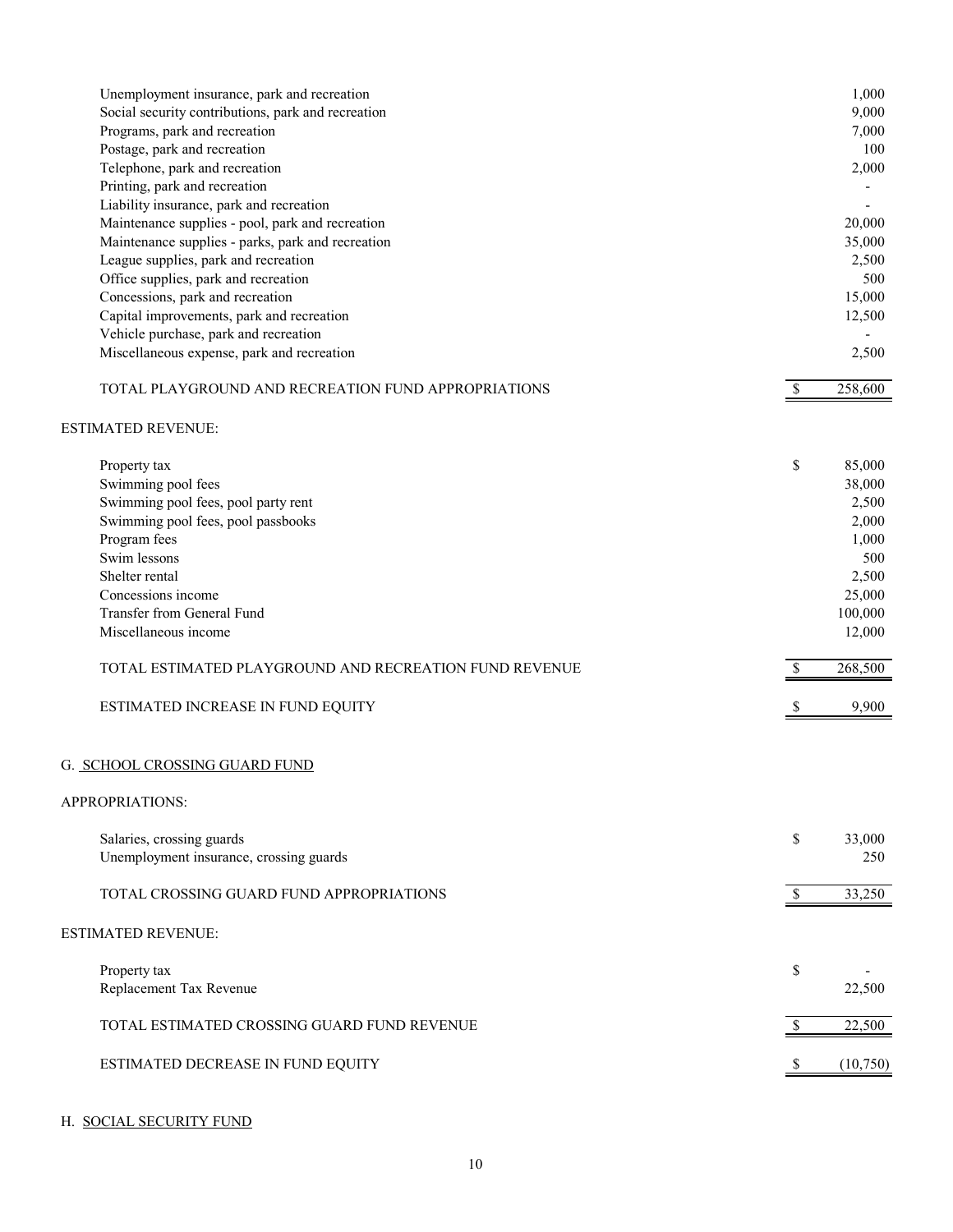## APPROPRIATIONS:

| Social security contributions                | \$<br>135,000          |
|----------------------------------------------|------------------------|
| TOTAL SOCIAL SECURITY FUND APPROPRIATIONS    | 135,000                |
| ESTIMATED REVENUE:                           |                        |
| Property tax<br>Replacement tax              | \$<br>85,000<br>35,000 |
| TOTAL ESTIMATED SOCIAL SECURITY FUND REVENUE | 120,000                |
| ESTIMATED INCREASE IN FUND EQUITY            | (15,000)               |

## I. PUBLIC PARKS FUND

#### APPROPRIATIONS:

| Salaries, public parks                             | \$<br>33,000 |
|----------------------------------------------------|--------------|
| Overtime salaries, public parks                    | -            |
| Health insurance, public parks                     | 7,200        |
| Unemployment insurance, public parks               | 250          |
| Maintenance - vehicles, public parks               | 2,000        |
| Maintenance service - other, public parks          | 5,000        |
| Utilities, public parks                            | 22,000       |
| Sanitation services, public parks                  | 2,000        |
| Maintenance supplies - equipment, public parks     | 500          |
| Maintenance supplies - swimming pool, public parks | 25,000       |
| Operating supplies, public parks                   | 5,000        |
| Building and grounds, public parks                 |              |
| Capital improvements - other, public parks         | 5,000        |
|                                                    |              |
| TOTAL PUBLIC PARKS FUND APPROPRIATIONS             | 106.950      |

#### ESTIMATED REVENUE:

| Property tax<br>Replacement tax revenue   | 113,500 |
|-------------------------------------------|---------|
| TOTAL ESTIMATED PUBLIC PARKS FUND REVENUE | 13,500  |
| ESTIMATED INCREASE IN FUND EQUITY         | 6.550   |

## J. PUBLIC LIBRARY FUND

| Salaries - regular, public library            | 208,000 |
|-----------------------------------------------|---------|
| Health insurance, public library              | 46,000  |
| Retirement, public library                    | 23,000  |
| Social Security contributions, public library | 16.000  |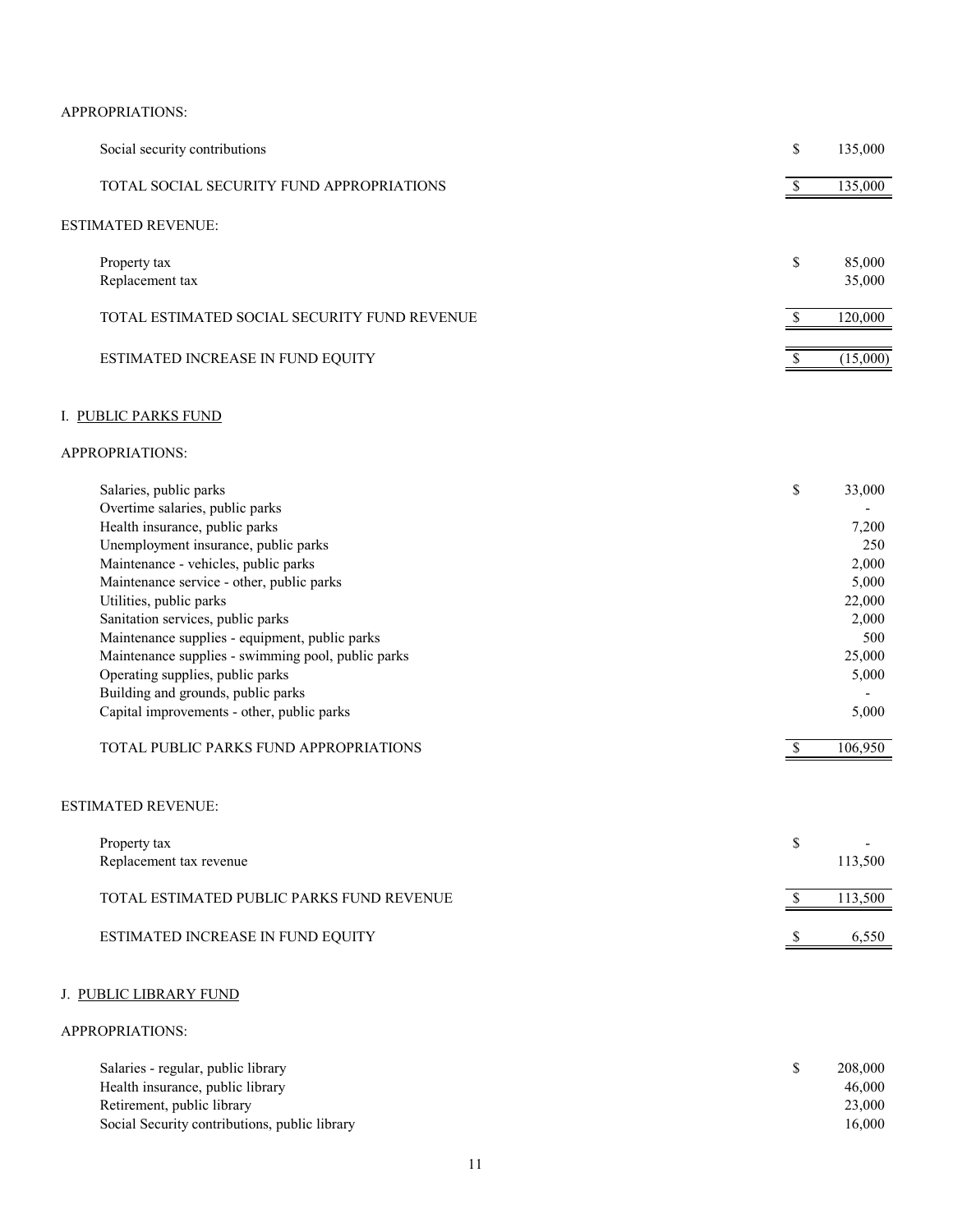| Unemployment insurance, public library<br>Maintenance service - building, public library |              | 1,200<br>30,000 |
|------------------------------------------------------------------------------------------|--------------|-----------------|
| Maintenance service - equipment, public library                                          |              | 2,850           |
| Professional services - computer, public library                                         |              | 53,000          |
| Telephone, public library                                                                |              | 3,500           |
| Books and periodicals, public library                                                    |              | 35,000          |
| Programs and performances, public library                                                |              | 10,000          |
| Utilities, public library                                                                |              | 13,000          |
| Liability insurance, public library                                                      |              | 10,500          |
| Office supplies, public library                                                          |              | 7,300           |
| Equipment purchase, public library                                                       |              | 4,650           |
| Bank charges, public library                                                             |              | 1,000           |
| Miscellaneous expense, public library                                                    |              | 5,000           |
| TOTAL PUBLIC LIBRARY FUND APPROPRIATIONS                                                 | $\mathbb{S}$ | 470,000         |
| <b>ESTIMATED REVENUE:</b>                                                                |              |                 |
| Property tax                                                                             | \$           | 226,000         |
| Transfer from General - PPRT portion                                                     |              | 38,000          |
| Grants                                                                                   |              | 12,000          |
| Donations                                                                                |              | 85,000          |
| Interest income                                                                          |              | 26,000          |
| Miscellaneous income                                                                     |              | 9,000           |
| TOTAL ESTIMATED PUBLIC LIBRARY FUND REVENUE                                              | \$           | 396,000         |
| ESTIMATED DECREASE IN FUND EQUITY                                                        | \$           | (74,000)        |
| K. LASALLE AMBULANCE SERVICE<br>APPROPRIATIONS:                                          |              |                 |
|                                                                                          |              |                 |
| Contractual services, ambulance service                                                  | \$           | 40,000          |
| Salaries, ambulance service<br>Wages, ambulance service                                  |              | 490,000         |
| Medical supplies, ambulance                                                              |              | 40,000          |
| Maintenance - equipment, ambulance                                                       |              | 20,000          |
| Operating expenses, ambulance                                                            |              | 10,000          |
| Other professional services, ambulance                                                   |              |                 |
| Office supplies, ambulance                                                               |              | 500             |
| Equipment purchase, ambulance                                                            |              | 25,000          |
| Vehicle purchase, ambulance                                                              |              | 35,000          |
| Capital outlay, ambulance                                                                |              | 2,500           |
| Community relations, grants, ambulance                                                   |              | 3,500           |
| TOTAL LASALLE AMBULANCE SERVICE APPROPRIATIONS                                           | \$           | 666,500         |
| <b>ESTIMATED REVENUE:</b>                                                                |              |                 |
|                                                                                          |              |                 |
| Ambulance service income                                                                 | \$           | 800,000         |
| Interest income                                                                          |              |                 |
| TOTAL ESTIMATED LASALLE AMBULANCE SERVICE REVENUE                                        | \$           | 800,000         |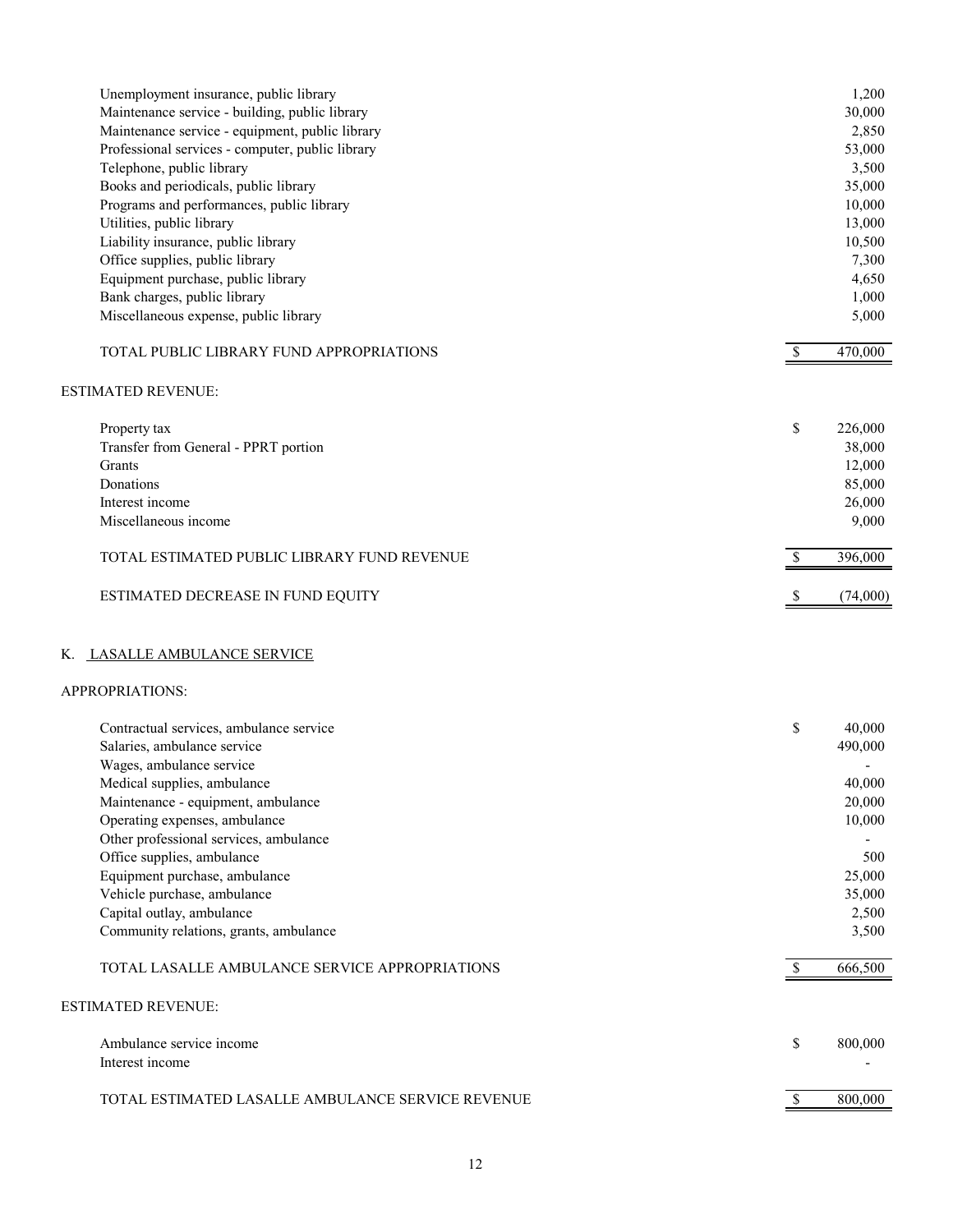| ESTIMATED INCREASE IN FUND EQUITY |  | 133,500 |
|-----------------------------------|--|---------|
|                                   |  |         |

# L. ROTARY PARK PROJECT FUND

| Infrastructure, PARC grant<br>Rotary Park development, OSLAD Grant 1 | \$           | 270,000<br>675,000            |
|----------------------------------------------------------------------|--------------|-------------------------------|
| TOTAL 2002 ALTERNATE BOND AND INTEREST FUND APPROPRIATIONS           | \$           | 945,000                       |
| <b>ESTIMATED REVENUE:</b>                                            |              |                               |
| PARC grant<br>OSLAD grant<br>Transfer from TIF I                     | \$           | 200,000<br>400,000<br>570,000 |
| TOTAL ESTIMATED ROTARY PARK PROJECT FUND REVENUE                     | \$           | 1,170,000                     |
| ESTIMATED INCREASE IN FUND EQUITY                                    | \$           | 225,000                       |
| M. 2002 ALTERNATE BOND AND INTEREST FUND                             |              |                               |
| APPROPRIATIONS:                                                      |              |                               |
| Principal payment<br>Interest payment<br>Fiscal agent fee            | \$           | 110,000<br>5,445<br>2,000     |
| TOTAL 2002 ALTERNATE BOND AND INTEREST FUND APPROPRIATIONS           | $\mathbb S$  | 117,445                       |
| <b>ESTIMATED REVENUE:</b>                                            |              |                               |
| Interfund operating transfer                                         | \$           | 117,445                       |
| TOTAL ESTIMATED 2002 ALTERNATE BOND AND INTEREST FUND REVENUE        | $\mathbb S$  | 117,445                       |
| ESTIMATED INCREASE IN FUND EQUITY                                    |              |                               |
| N. 2010 RECOVERY BOND FUND                                           |              |                               |
| APPROPRIATIONS:                                                      |              |                               |
| Principal payment<br>Interest payment<br>Fiscal agent fees           | \$           | 35,000<br>24,453<br>800       |
| TOTAL 2010 RECOVERY BOND FUND APPROPRIATIONS                         | $\mathbb{S}$ | 60,253                        |
| <b>ESTIMATED REVENUE:</b>                                            |              |                               |
| Transfer from general fund                                           | \$           | 60,253                        |
| TOTAL ESTIMATED 2010 RECOVERY BOND FUND REVENUE                      | $\mathbb{S}$ | 60,253                        |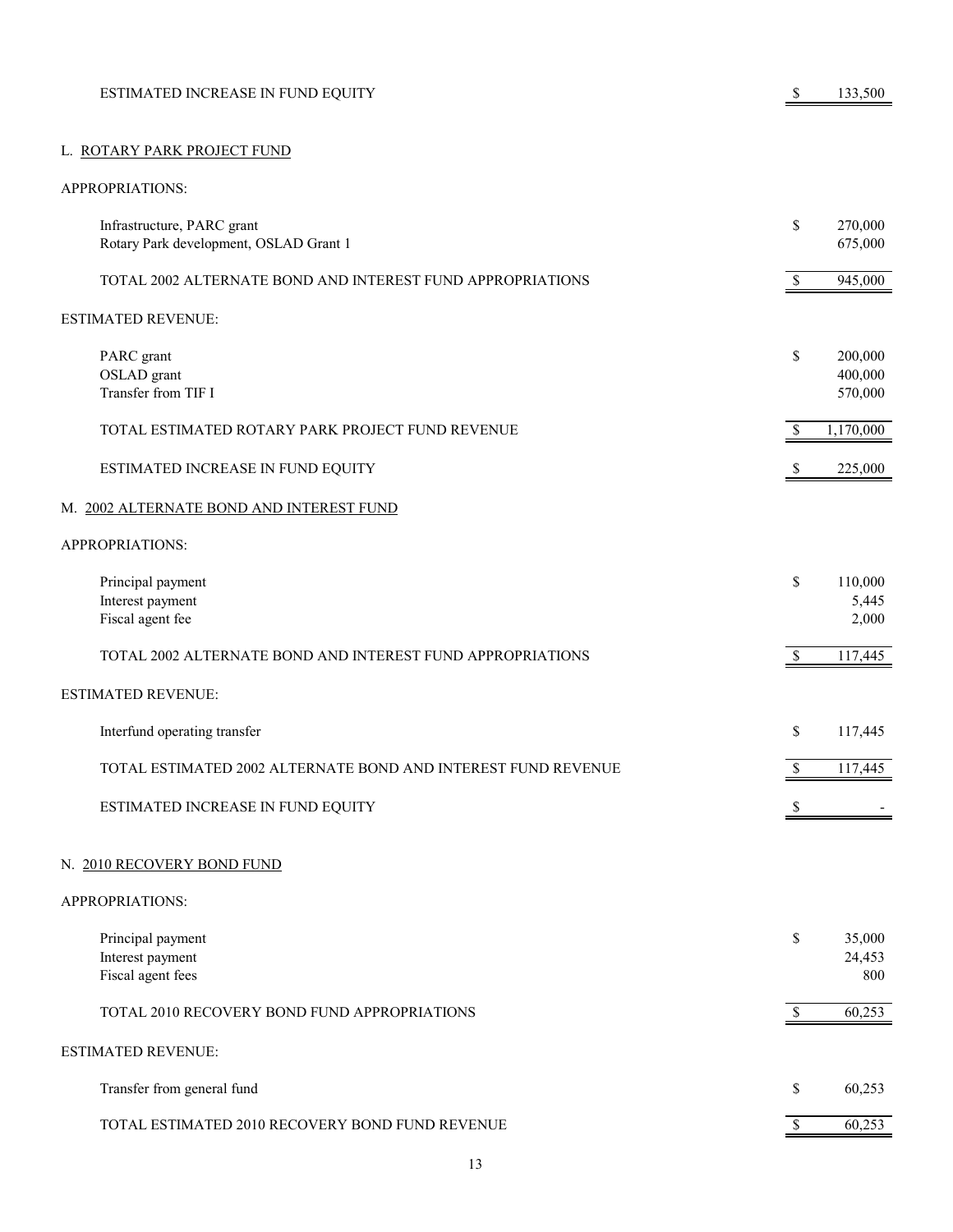# O. 2001 LIBRARY BOND FUND

#### APPROPRIATIONS:

| Principal payment<br>Interest payment<br>Fiscal agent fee | \$<br>115,000<br>4,313<br>500 |
|-----------------------------------------------------------|-------------------------------|
| TOTAL LIBRARY BOND FUND APPROPRIATIONS                    | 119,813                       |
| <b>ESTIMATED REVENUE:</b>                                 |                               |
| Property tax<br>Transfer from General Fund                | \$<br>117,156                 |
| TOTAL ESTIMATED LIBRARY BOND FUND REVENUE                 | 117,156                       |
| ESTIMATED DECREASE IN FUND EQUITY                         | \$<br>(2,657)                 |

# P. WATERWORKS FUND

| Salaries - clerical, water department           | \$<br>32,000 |
|-------------------------------------------------|--------------|
| Salaries - foreman, water department            | 85,000       |
| Salaries - laborers, water department           | 300,000      |
| Salaries - laborers, pump station               | 100,000      |
| Salaries - foreman, pump station                | 110,000      |
| Salaries overtime - clerical, water department  | 500          |
| Salaries overtime - foreman, water department   | 10,000       |
| Salaries overtime - laborers, water department  | 20,000       |
| Salaries overtime - laborers, pump station      | 30,000       |
| Salaries overtime - foreman, pump station       | 10,000       |
| Salary, City Engineer                           | 45,000       |
| Salary, superintendent, public works            | 9,000        |
| Health insurance, water fund                    | 130,000      |
| Health insurance - clerical, water department   |              |
| Health insurance - laborers, water department   | 500          |
| Health insurance - laborers, pump station       | 250          |
| Unemployment insurance, water department        | 1,000        |
| Unemployment insurance, pump station            | 1,000        |
| Worker's compensation, water department         | 31,000       |
| Worker's compensation, pump station             |              |
| Social security contributions, water department | 30,000       |
| Social security contributions, pump station     | 16,000       |
| Retirement contributions, water department      | 50,000       |
| Retirement contributions, pump station          | 27,000       |
| Uniform allowance, water department             | 3,000        |
| Uniform allowance, clerical, water department   |              |
| Uniform allowance, pump station                 | 1,500        |
| Maintenance - building, water department        | 10,000       |
| Maintenance - building, pump station            | 12,000       |
| Maintenance - watermains, distribution system   | 100,000      |
|                                                 |              |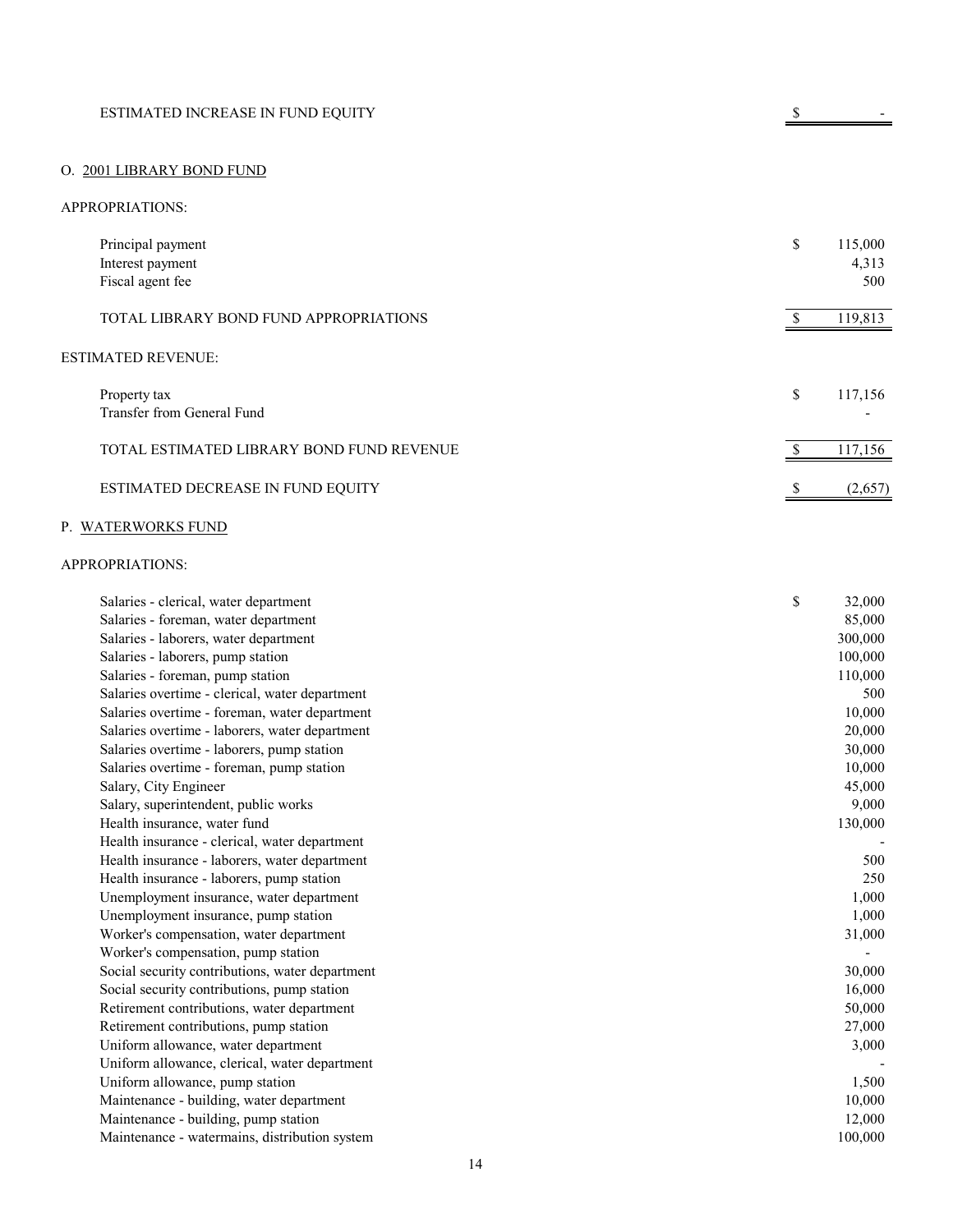| Maintenance - equipment, water department                      | 30,000    |
|----------------------------------------------------------------|-----------|
| Maintenance - equipment, pump station                          | 25,000    |
| Maintenance - water tower, pump station                        | 20,000    |
| Maintenance - well field, pump station                         | 100,000   |
| Maintenance - vehicle, water department                        | 10,000    |
| Maintenance - vehicle, pump station                            | 2,500     |
| Accounting service, water department                           | 10,000    |
| Engineering services, water department                         | 200,000   |
| Engineering services, pump station                             |           |
| Other professional services, water department                  | 5,000     |
| Other professional services, pump station                      | 25,000    |
| Postage, water department                                      | 35,000    |
| Postage, pump station                                          | 1,500     |
| Telephone, water department                                    | 5,000     |
| Telephone, pump station                                        | 3,000     |
| Remote read utility account, water department                  | 1,500     |
| Training, water department                                     | 3,000     |
| Training, pump station                                         | 2,000     |
| Subscriptions, water department                                | 250       |
| Utilities, water department                                    | 5,000     |
| Utilities, pump station                                        | 210,000   |
| Liability insurance, water department                          | 36,000    |
| Liability insurance, pump station                              |           |
| Blacktop, water department                                     |           |
| Maintenance supplies - granular materials, distribution system | 5,000     |
| Maintenance supplies - water hydrants, water department        |           |
| Maintenance supplies - water meters, water department          | 30,000    |
| Office supplies, water department                              | 1,500     |
| Office supplies, pump station                                  | 2,500     |
| Merchant service fee, water billing                            | 28,000    |
| Operating supplies, water department                           | 3,000     |
| Operating supplies, pump station                               | 5,000     |
| Operating expenses, water department                           |           |
| Small tools, water department                                  | 2,000     |
| Small tools, pump station                                      | 2,500     |
| Fuel, water department                                         | 12,000    |
| Fuel, pump department                                          | 3,000     |
| Chemicals, pump station                                        | 35,000    |
| Operating supplies - lab, pump station                         | 5,000     |
| Principal payment                                              |           |
| Fiscal agent fee                                               |           |
| Equipment purchase, water department                           | 15,000    |
| Equipment purchase, pump station                               | 5,000     |
| Vehicle purchase, water department                             |           |
| Vehicle purchase, pump station                                 | 60,000    |
| Hydrant purchase, water department                             | 5,000     |
| Capital outlay / remote read program, water department         | 10,000    |
| Capital outlay /other                                          | 3,000,000 |
| Streets - construction                                         | 50,000    |
| Utility tax, water department                                  | 150,000   |
| Miscellaneous expense, water department                        |           |
| Interest, water department                                     |           |
| Transfer to Audit Fund                                         | 10,000    |
| Transfer to General Fund                                       | 144,000   |
|                                                                |           |

 $$5,478,000$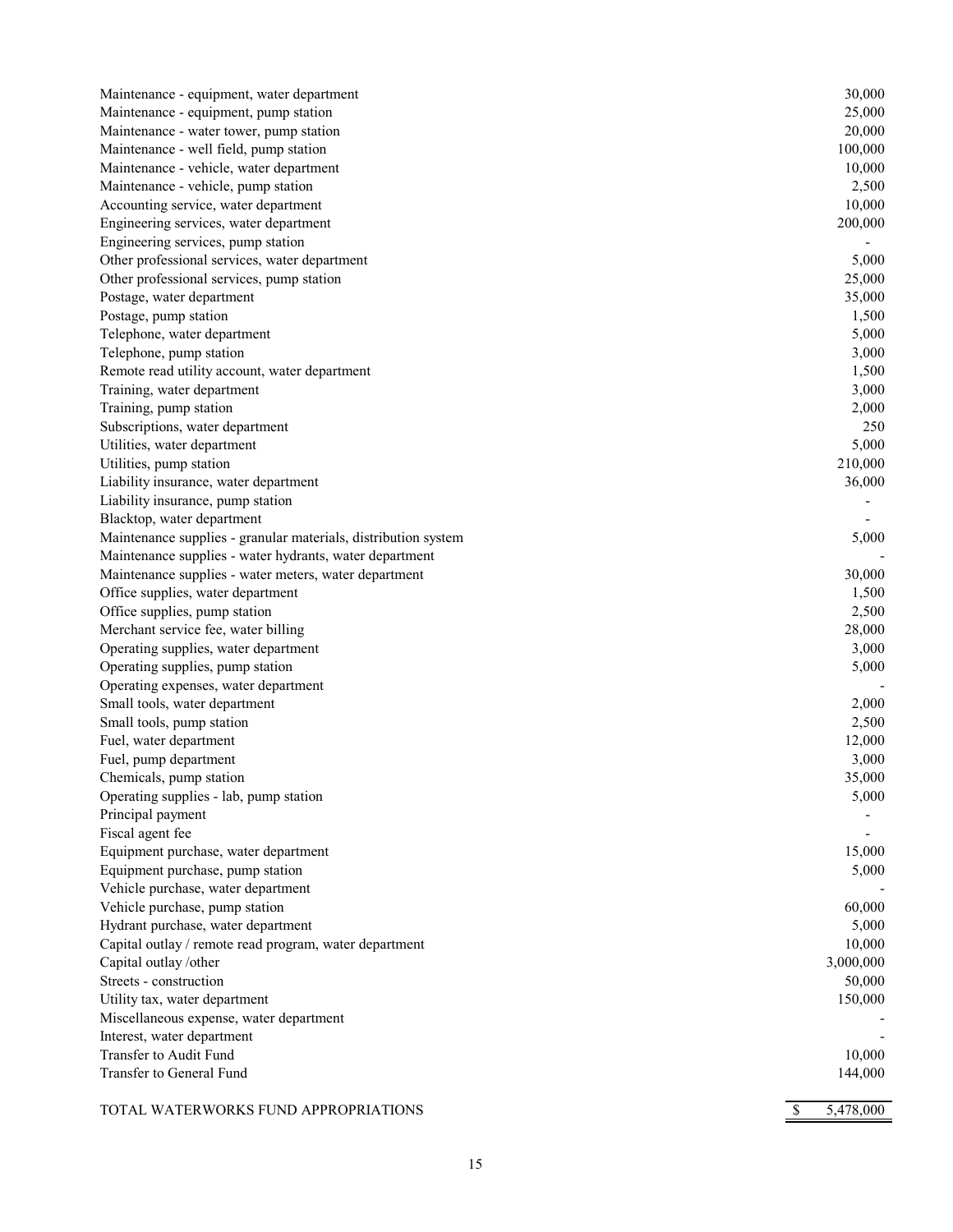#### ESTIMATED REVENUE:

| Utility tax                             | \$<br>150,000 |
|-----------------------------------------|---------------|
| Water sales, residential                | 1,850,000     |
| Water sales, commercial                 | 250,000       |
| Water sales, industrial                 | 1,000,000     |
| Water taps                              | 1,000         |
| Water improvements - Carus              |               |
| Service charge, labor (delinquents)     | 12,000        |
| Delinquent charges                      | 20,000        |
| Miscellaneous income                    | 15,000        |
| EPA grant                               | 500,000       |
| Loan proceeds                           |               |
|                                         |               |
| TOTAL ESTIMATED WATERWORKS FUND REVENUE | 3,798,000     |
|                                         |               |
| ESTIMATED DECREASE IN FUND EQUITY       | (1,680,000)   |

# Q. SEWERAGE FUND

| Salaries regular, foreman, sewer<br>81,000<br>Salaries regular, laborer, sewer<br>182,000<br>Salaries overtime, clerical, sewer<br>1,000<br>30,000<br>Salaries overtime, foreman, sewer<br>Salaries overtime, laborer, sewer<br>20,000<br>Salary, City Engineer<br>45,000<br>4,000<br>Salary, superintendent, public works<br>Health insurance, sewer fund<br>85,000<br>Health insurance - clerical, sewer<br>15,000<br>Health insurance - laborer, sewer<br>1,000<br>Unemployment insurance, sewer<br>Worker's compensation, sewer<br>14,000<br>Social security contributions, sewer<br>24,000<br>Retirement contributions, sewer<br>40,000<br>Uniform allowance - laborer, sewer<br>2,000<br>Uniform allowance - clerical, sewer<br>Maintenance service - equipment, new sewer plant<br>10,000<br>25,000<br>Maintenance service - equipment<br>Maintenance service - vehicles<br>7,500<br>Maintenance service - lab analysis, new sewer plant<br>15,000<br>20,000<br>Maintenance service - lab analysis, sewer<br>Maintenance service - sewer<br>50,000<br>2,500<br>Maintenance service - televising, sewer<br>Maintenance service - lift station, sewer<br>45,000<br>10,000<br>Maintenance service - lab equipment, sewer<br>Maintenance service - building, sewer<br>20,000<br>Maintenance service - building, new sewer plant<br>Accounting services, sewer<br>10,000<br>50,000<br>Engineering services, sewer<br>Permit fees, sewer<br>20,000<br>7,500<br>Permit fees, new sewer plant<br>Legal service, sewer<br>10,000<br>Other professional services, sewer<br>50,000 | Salaries regular, clerical, sewer | \$<br>33,000 |
|--------------------------------------------------------------------------------------------------------------------------------------------------------------------------------------------------------------------------------------------------------------------------------------------------------------------------------------------------------------------------------------------------------------------------------------------------------------------------------------------------------------------------------------------------------------------------------------------------------------------------------------------------------------------------------------------------------------------------------------------------------------------------------------------------------------------------------------------------------------------------------------------------------------------------------------------------------------------------------------------------------------------------------------------------------------------------------------------------------------------------------------------------------------------------------------------------------------------------------------------------------------------------------------------------------------------------------------------------------------------------------------------------------------------------------------------------------------------------------------------------------------------------------------------------------------------------------|-----------------------------------|--------------|
|                                                                                                                                                                                                                                                                                                                                                                                                                                                                                                                                                                                                                                                                                                                                                                                                                                                                                                                                                                                                                                                                                                                                                                                                                                                                                                                                                                                                                                                                                                                                                                                |                                   |              |
|                                                                                                                                                                                                                                                                                                                                                                                                                                                                                                                                                                                                                                                                                                                                                                                                                                                                                                                                                                                                                                                                                                                                                                                                                                                                                                                                                                                                                                                                                                                                                                                |                                   |              |
|                                                                                                                                                                                                                                                                                                                                                                                                                                                                                                                                                                                                                                                                                                                                                                                                                                                                                                                                                                                                                                                                                                                                                                                                                                                                                                                                                                                                                                                                                                                                                                                |                                   |              |
|                                                                                                                                                                                                                                                                                                                                                                                                                                                                                                                                                                                                                                                                                                                                                                                                                                                                                                                                                                                                                                                                                                                                                                                                                                                                                                                                                                                                                                                                                                                                                                                |                                   |              |
|                                                                                                                                                                                                                                                                                                                                                                                                                                                                                                                                                                                                                                                                                                                                                                                                                                                                                                                                                                                                                                                                                                                                                                                                                                                                                                                                                                                                                                                                                                                                                                                |                                   |              |
|                                                                                                                                                                                                                                                                                                                                                                                                                                                                                                                                                                                                                                                                                                                                                                                                                                                                                                                                                                                                                                                                                                                                                                                                                                                                                                                                                                                                                                                                                                                                                                                |                                   |              |
|                                                                                                                                                                                                                                                                                                                                                                                                                                                                                                                                                                                                                                                                                                                                                                                                                                                                                                                                                                                                                                                                                                                                                                                                                                                                                                                                                                                                                                                                                                                                                                                |                                   |              |
|                                                                                                                                                                                                                                                                                                                                                                                                                                                                                                                                                                                                                                                                                                                                                                                                                                                                                                                                                                                                                                                                                                                                                                                                                                                                                                                                                                                                                                                                                                                                                                                |                                   |              |
|                                                                                                                                                                                                                                                                                                                                                                                                                                                                                                                                                                                                                                                                                                                                                                                                                                                                                                                                                                                                                                                                                                                                                                                                                                                                                                                                                                                                                                                                                                                                                                                |                                   |              |
|                                                                                                                                                                                                                                                                                                                                                                                                                                                                                                                                                                                                                                                                                                                                                                                                                                                                                                                                                                                                                                                                                                                                                                                                                                                                                                                                                                                                                                                                                                                                                                                |                                   |              |
|                                                                                                                                                                                                                                                                                                                                                                                                                                                                                                                                                                                                                                                                                                                                                                                                                                                                                                                                                                                                                                                                                                                                                                                                                                                                                                                                                                                                                                                                                                                                                                                |                                   |              |
|                                                                                                                                                                                                                                                                                                                                                                                                                                                                                                                                                                                                                                                                                                                                                                                                                                                                                                                                                                                                                                                                                                                                                                                                                                                                                                                                                                                                                                                                                                                                                                                |                                   |              |
|                                                                                                                                                                                                                                                                                                                                                                                                                                                                                                                                                                                                                                                                                                                                                                                                                                                                                                                                                                                                                                                                                                                                                                                                                                                                                                                                                                                                                                                                                                                                                                                |                                   |              |
|                                                                                                                                                                                                                                                                                                                                                                                                                                                                                                                                                                                                                                                                                                                                                                                                                                                                                                                                                                                                                                                                                                                                                                                                                                                                                                                                                                                                                                                                                                                                                                                |                                   |              |
|                                                                                                                                                                                                                                                                                                                                                                                                                                                                                                                                                                                                                                                                                                                                                                                                                                                                                                                                                                                                                                                                                                                                                                                                                                                                                                                                                                                                                                                                                                                                                                                |                                   |              |
|                                                                                                                                                                                                                                                                                                                                                                                                                                                                                                                                                                                                                                                                                                                                                                                                                                                                                                                                                                                                                                                                                                                                                                                                                                                                                                                                                                                                                                                                                                                                                                                |                                   |              |
|                                                                                                                                                                                                                                                                                                                                                                                                                                                                                                                                                                                                                                                                                                                                                                                                                                                                                                                                                                                                                                                                                                                                                                                                                                                                                                                                                                                                                                                                                                                                                                                |                                   |              |
|                                                                                                                                                                                                                                                                                                                                                                                                                                                                                                                                                                                                                                                                                                                                                                                                                                                                                                                                                                                                                                                                                                                                                                                                                                                                                                                                                                                                                                                                                                                                                                                |                                   |              |
|                                                                                                                                                                                                                                                                                                                                                                                                                                                                                                                                                                                                                                                                                                                                                                                                                                                                                                                                                                                                                                                                                                                                                                                                                                                                                                                                                                                                                                                                                                                                                                                |                                   |              |
|                                                                                                                                                                                                                                                                                                                                                                                                                                                                                                                                                                                                                                                                                                                                                                                                                                                                                                                                                                                                                                                                                                                                                                                                                                                                                                                                                                                                                                                                                                                                                                                |                                   |              |
|                                                                                                                                                                                                                                                                                                                                                                                                                                                                                                                                                                                                                                                                                                                                                                                                                                                                                                                                                                                                                                                                                                                                                                                                                                                                                                                                                                                                                                                                                                                                                                                |                                   |              |
|                                                                                                                                                                                                                                                                                                                                                                                                                                                                                                                                                                                                                                                                                                                                                                                                                                                                                                                                                                                                                                                                                                                                                                                                                                                                                                                                                                                                                                                                                                                                                                                |                                   |              |
|                                                                                                                                                                                                                                                                                                                                                                                                                                                                                                                                                                                                                                                                                                                                                                                                                                                                                                                                                                                                                                                                                                                                                                                                                                                                                                                                                                                                                                                                                                                                                                                |                                   |              |
|                                                                                                                                                                                                                                                                                                                                                                                                                                                                                                                                                                                                                                                                                                                                                                                                                                                                                                                                                                                                                                                                                                                                                                                                                                                                                                                                                                                                                                                                                                                                                                                |                                   |              |
|                                                                                                                                                                                                                                                                                                                                                                                                                                                                                                                                                                                                                                                                                                                                                                                                                                                                                                                                                                                                                                                                                                                                                                                                                                                                                                                                                                                                                                                                                                                                                                                |                                   |              |
|                                                                                                                                                                                                                                                                                                                                                                                                                                                                                                                                                                                                                                                                                                                                                                                                                                                                                                                                                                                                                                                                                                                                                                                                                                                                                                                                                                                                                                                                                                                                                                                |                                   |              |
|                                                                                                                                                                                                                                                                                                                                                                                                                                                                                                                                                                                                                                                                                                                                                                                                                                                                                                                                                                                                                                                                                                                                                                                                                                                                                                                                                                                                                                                                                                                                                                                |                                   |              |
|                                                                                                                                                                                                                                                                                                                                                                                                                                                                                                                                                                                                                                                                                                                                                                                                                                                                                                                                                                                                                                                                                                                                                                                                                                                                                                                                                                                                                                                                                                                                                                                |                                   |              |
|                                                                                                                                                                                                                                                                                                                                                                                                                                                                                                                                                                                                                                                                                                                                                                                                                                                                                                                                                                                                                                                                                                                                                                                                                                                                                                                                                                                                                                                                                                                                                                                |                                   |              |
|                                                                                                                                                                                                                                                                                                                                                                                                                                                                                                                                                                                                                                                                                                                                                                                                                                                                                                                                                                                                                                                                                                                                                                                                                                                                                                                                                                                                                                                                                                                                                                                |                                   |              |
|                                                                                                                                                                                                                                                                                                                                                                                                                                                                                                                                                                                                                                                                                                                                                                                                                                                                                                                                                                                                                                                                                                                                                                                                                                                                                                                                                                                                                                                                                                                                                                                |                                   |              |
|                                                                                                                                                                                                                                                                                                                                                                                                                                                                                                                                                                                                                                                                                                                                                                                                                                                                                                                                                                                                                                                                                                                                                                                                                                                                                                                                                                                                                                                                                                                                                                                |                                   |              |
|                                                                                                                                                                                                                                                                                                                                                                                                                                                                                                                                                                                                                                                                                                                                                                                                                                                                                                                                                                                                                                                                                                                                                                                                                                                                                                                                                                                                                                                                                                                                                                                |                                   |              |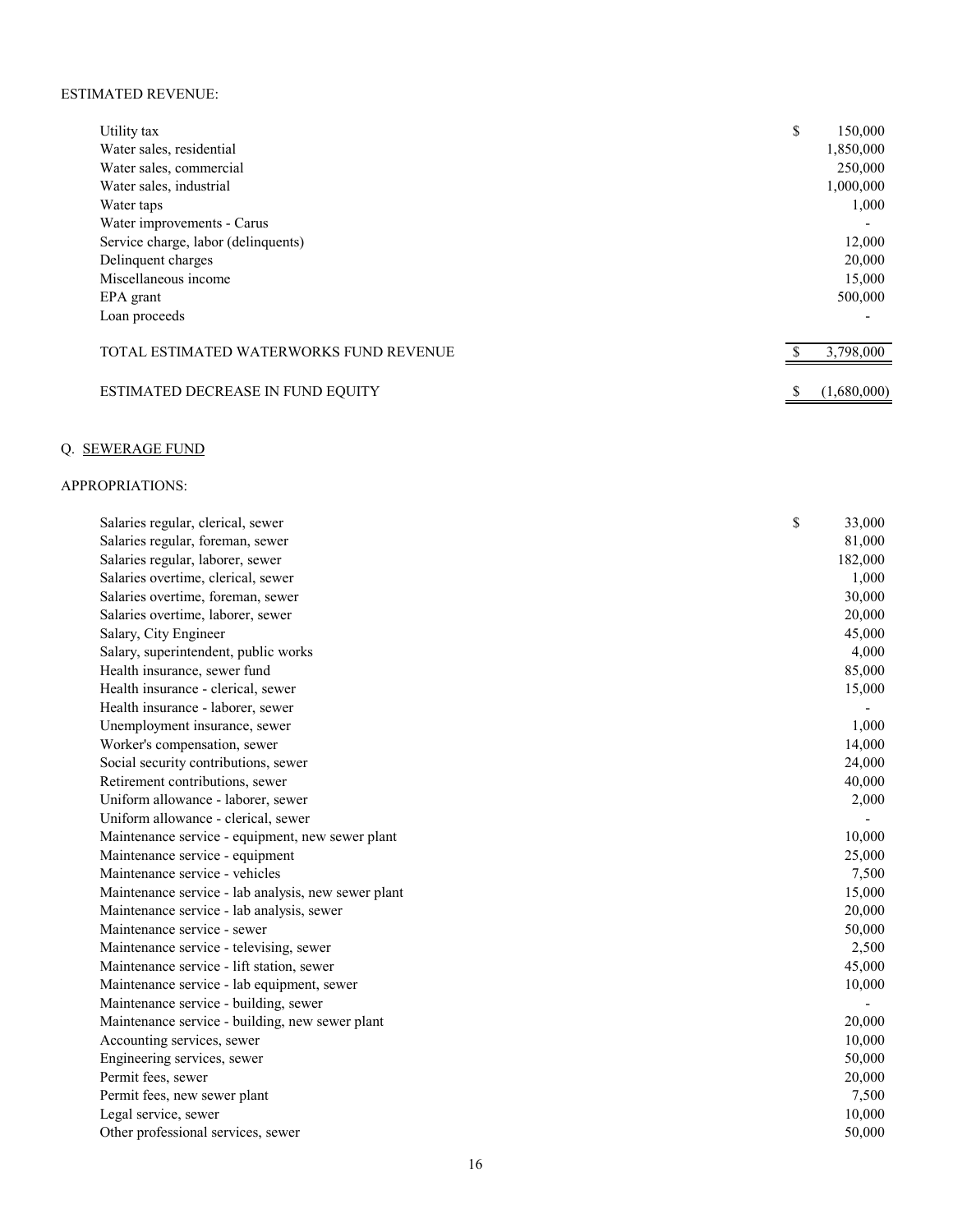| Postage, sewer                                           | 250             |
|----------------------------------------------------------|-----------------|
| Telephone, sewer                                         | 5,000           |
| Long-term control, sewer                                 | 25,000          |
| Publishing, sewer                                        | 500             |
| Dues, sewer                                              | 1,000           |
| Training, sewer                                          | 2,500           |
| Utilities, sewer                                         | 115,000         |
| Utilities, new sewer plant                               | 60,000          |
| Liability insurance, sewer                               | 30,000          |
| Rentals, sewer                                           | 1,000           |
| Maintenance supplies - building, sewer                   | 15,000          |
| Maintenance supplies - building, new sewer               | 7,500           |
| Maintenance supplies - equipment, new sewer              | 10,000          |
| Maintenance supplies - equipment, sewer                  | 30,000          |
| Maintenance supplies - vehicle, sewer                    | 3,000           |
| Maintenance supplies - biosolids, sewer                  | 5,000           |
| Maintenance supplies - equipment, new sewer, lab         | 10,000          |
| Office supplies, sewer                                   | 1,500           |
| Operating supplies - general, sewer                      | 6,000           |
| Operating supplies - chlorinating, sewer                 | 30,000          |
| Operating expenses, sewer                                |                 |
| Small tools, sewer                                       | 1,500           |
| Fuel - vehicle, sewer                                    | 4,000           |
| Chemicals / waste water, sewer                           | 6,000           |
| Chemicals / waste water, new sewer plant                 | 10,000          |
| Principal payment - 09 sewer plant                       | 85,000          |
| Principal payment - IEPA Loan - 09 sewer plant           | 586,182         |
| Interest payment - 09 sewer plant                        | 9,600           |
| Principal payment - IEPA loan, sewer                     | 170,992         |
| Interest payment - IEPA loan, sewer                      | 12,436          |
| Fiscal agent fee                                         | 500             |
| Community relations/grants, sewer                        |                 |
| Check valve cost sharing, sewer                          | 25,000          |
| Miscellaneous expense, sewer                             | 5,000           |
| Equipment purchases, sewer                               | 5,000           |
| Equipment purchases, new sewer plant                     | 1,000           |
| Vehicle purchase, sewer                                  |                 |
| Land lease agreement, sewer                              |                 |
| Capital improvements / other, sewer                      | 1,800,000       |
| Capital improvements / collection system, sewer          |                 |
| Capital improvements/disaster recovery/dike grant, sewer |                 |
| Transfer to Audit Fund                                   | 10,000          |
| Transfer to General Fund                                 | 72,000          |
|                                                          |                 |
| TOTAL SEWERAGE FUND APPROPRIATIONS                       | 4,091,960<br>\$ |

## ESTIMATED REVENUE:

| Sewer charges, residential    | 1,550,000 |
|-------------------------------|-----------|
| Sewer charges, industrial     | 225,000   |
| Sewer charges, commercial     | 235,000   |
| Sewer bond charges            | 240,000   |
| Industrial discharge permits  |           |
| Delinquent charges            | 15,000    |
| Sewer bond delinquent charges | 3,000     |
| Sewer taps                    | 1,500     |
| Miscellaneous income          | 1,000     |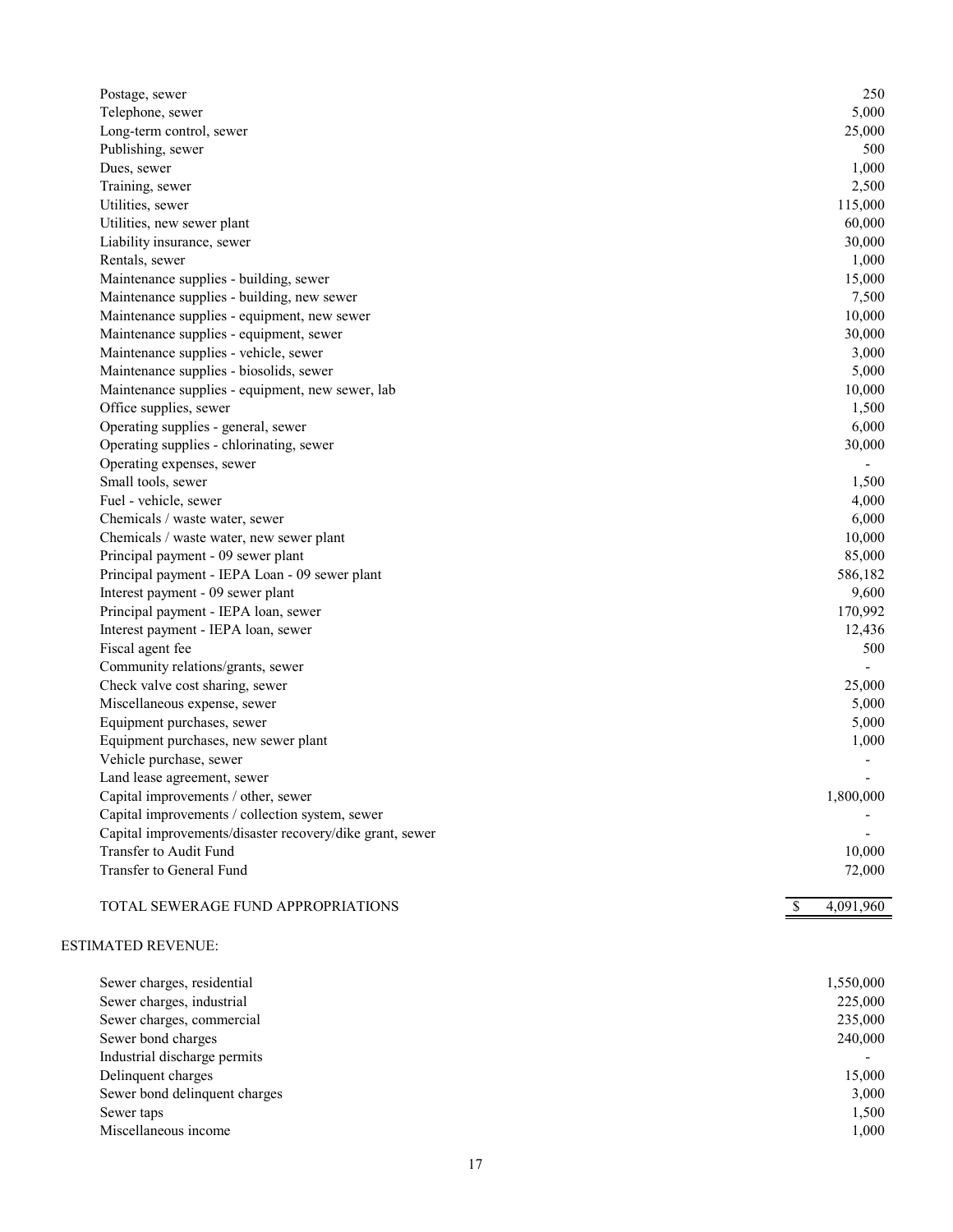| Transfer from T.I.F. I                                                                                                                                                                     |               | 586,182                                |
|--------------------------------------------------------------------------------------------------------------------------------------------------------------------------------------------|---------------|----------------------------------------|
|                                                                                                                                                                                            |               |                                        |
| TOTAL ESTIMATED SEWERAGE FUND REVENUE                                                                                                                                                      | $\mathbb{S}$  | 2,856,682                              |
| ESTIMATED DECREASE IN FUND EQUITY                                                                                                                                                          | <sup>8</sup>  | (1,235,278)                            |
| R. PARKING METER FUND                                                                                                                                                                      |               |                                        |
| APPROPRIATIONS:                                                                                                                                                                            |               |                                        |
| Salaries, parking meters<br>Social security contributions, parking meters<br>Office supplies, parking meters<br>Operating expense, parking meters<br>Capital improvements<br>Land purchase | \$            | 8,000<br>100<br>500<br>1,500<br>30,000 |
| TOTAL PARKING METER FUND APPROPRIATIONS                                                                                                                                                    | $\mathbb{S}$  | 40,100                                 |
| <b>ESTIMATED REVENUE:</b>                                                                                                                                                                  |               |                                        |
| Parking fines<br>Parking fees                                                                                                                                                              | \$            | 38,000<br>3,200                        |
| TOTAL ESTIMATED PARKING METER FUND REVENUE                                                                                                                                                 | <sup>\$</sup> | 41,200                                 |
| ESTIMATED INCREASE IN FUND EQUITY                                                                                                                                                          |               | 1,100                                  |
| S. FIREMEN'S PENSION FUND                                                                                                                                                                  |               |                                        |
| APPROPRIATIONS:                                                                                                                                                                            |               |                                        |
| Benefit payments<br>Administrative expense<br>Miscellaneous expense                                                                                                                        | \$            | 247,000<br>8,500<br>1,000              |
| TOTAL FIREMEN'S PENSION FUND APPROPRIATIONS                                                                                                                                                | S             | 256,500                                |
| <b>ESTIMATED REVENUE:</b>                                                                                                                                                                  |               |                                        |
| Employer contribution<br>Employee contribution<br>Investment income                                                                                                                        | \$            | 247,000<br>25,000<br>35,000            |
| TOTAL ESTIMATED FIREMEN'S PENSION FUND REVENUE                                                                                                                                             | \$            | 307,000                                |
| ESTIMATED INCREASE IN FUND EQUITY                                                                                                                                                          | \$.           | 50,500                                 |
| T. POLICE PENSION FUND                                                                                                                                                                     |               |                                        |
| APPROPRIATIONS:                                                                                                                                                                            |               |                                        |
| Benefit payments                                                                                                                                                                           | \$            | 1,605,000                              |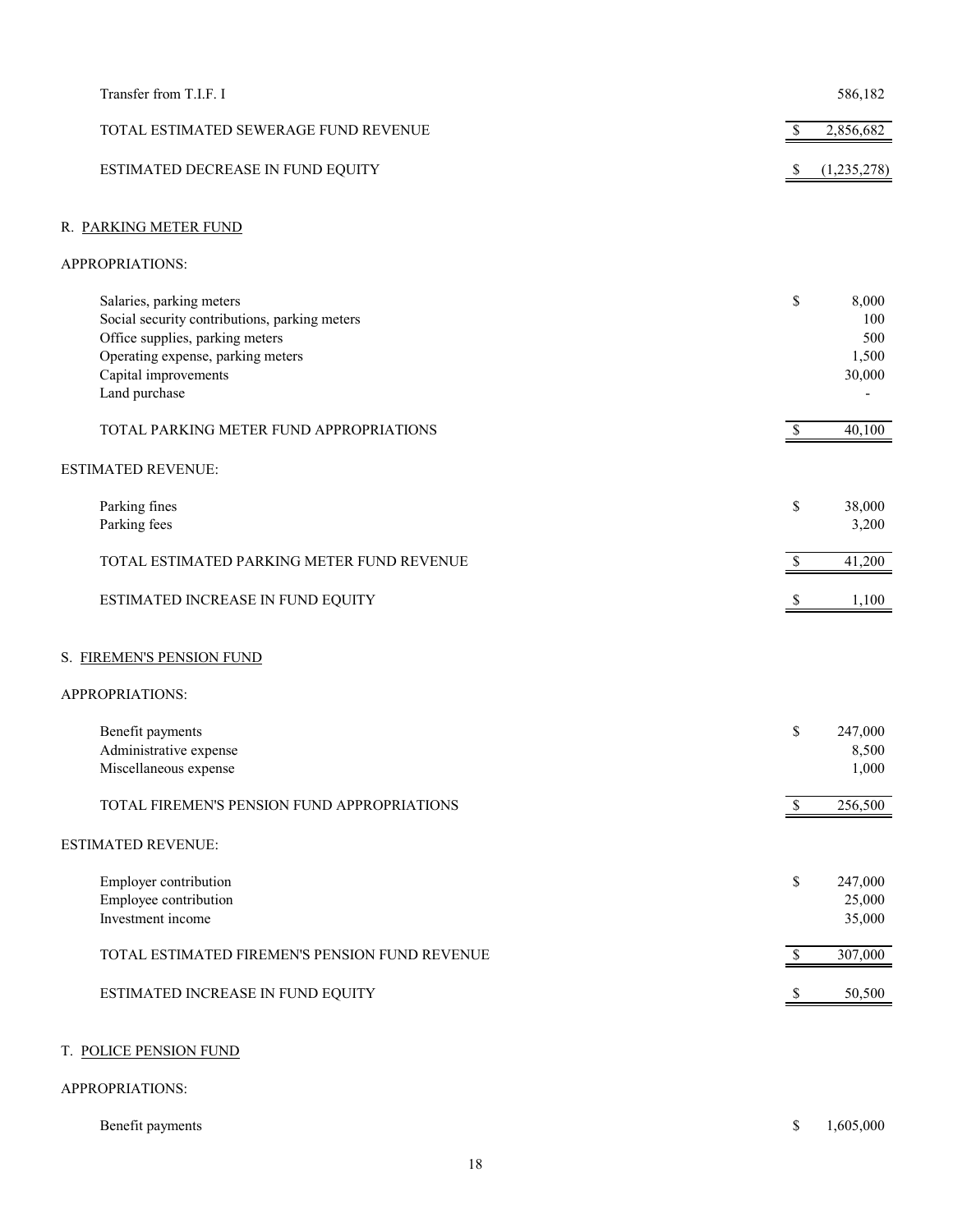| Administrative expense<br>Miscellaneous expense                                                                                                                                                                                                                                                                                                                                                                                                                                                                                                                                                                                |                                            | 20,000<br>5,000                                                                                                                      |
|--------------------------------------------------------------------------------------------------------------------------------------------------------------------------------------------------------------------------------------------------------------------------------------------------------------------------------------------------------------------------------------------------------------------------------------------------------------------------------------------------------------------------------------------------------------------------------------------------------------------------------|--------------------------------------------|--------------------------------------------------------------------------------------------------------------------------------------|
| TOTAL POLICE PENSION FUND APPROPRIATIONS                                                                                                                                                                                                                                                                                                                                                                                                                                                                                                                                                                                       | $\mathcal{S}$                              | 1,630,000                                                                                                                            |
| <b>ESTIMATED REVENUE:</b>                                                                                                                                                                                                                                                                                                                                                                                                                                                                                                                                                                                                      |                                            |                                                                                                                                      |
| Employer contribution<br>Employee contribution<br>Investment income                                                                                                                                                                                                                                                                                                                                                                                                                                                                                                                                                            | \$                                         | 1,605,000<br>140,000<br>85,000                                                                                                       |
| TOTAL ESTIMATED POLICE PENSION FUND REVENUE                                                                                                                                                                                                                                                                                                                                                                                                                                                                                                                                                                                    | $\overline{\mathcal{S}}$                   | 1,830,000                                                                                                                            |
| ESTIMATED INCREASE IN FUND EQUITY                                                                                                                                                                                                                                                                                                                                                                                                                                                                                                                                                                                              | S                                          | 200,000                                                                                                                              |
| U. LASALLE T.I.F. I SPECIAL TAX ALLOCATION FUND                                                                                                                                                                                                                                                                                                                                                                                                                                                                                                                                                                                |                                            |                                                                                                                                      |
| APPROPRIATIONS:                                                                                                                                                                                                                                                                                                                                                                                                                                                                                                                                                                                                                |                                            |                                                                                                                                      |
| Professional services, legal, T.I.F. I<br>Capital improvement, other, T.I.F. I                                                                                                                                                                                                                                                                                                                                                                                                                                                                                                                                                 | \$                                         | 42,596                                                                                                                               |
| Intergovernmental agreement/LaSalle County<br>Intergovernmental agreement/LaSalle Grade<br>Intergovernmental agreement/Dimmick Grade<br>Intergovernmental agreement/Waltham Grade<br>Intergovernmental agreement/LP High School<br>Intergovernmental agreement/IVCC<br>Intergovernmental agreement/LaSalle Township<br>Intergovernmental agreement/Utica Township<br>Intergovernmental agreement/Utica Township Road<br>Payment to developer, Starved Rock<br>Transfer to Sewer Fund<br>Transfer to Rotary Park Project Fund<br>TOTAL LASALLE T.I.F. I SPECIAL TAX ALLOCATION FUND APPROPRIATIONS<br><b>ESTIMATED REVENUE:</b> | S                                          | 168,892<br>13,411<br>12,059<br>345,461<br>226,808<br>59,194<br>8,549<br>17,911<br>19,433<br>4,795<br>586,182<br>570,000<br>2,075,291 |
| Property tax                                                                                                                                                                                                                                                                                                                                                                                                                                                                                                                                                                                                                   | \$                                         | 1,759,343                                                                                                                            |
| TOTAL ESTIMATED LASALLE T.I.F. I SPECIAL TAX ALLOCATION FUND REVENUE<br>ESTIMATED DECREASE IN FUND EQUITY                                                                                                                                                                                                                                                                                                                                                                                                                                                                                                                      | $\mathcal{S}$<br>$\boldsymbol{\mathsf{S}}$ | 1,759,343<br>(315,948)                                                                                                               |
| V. LASALLE T.I.F. III SPECIAL TAX ALLOCATION FUND                                                                                                                                                                                                                                                                                                                                                                                                                                                                                                                                                                              |                                            |                                                                                                                                      |
| APPROPRIATIONS:                                                                                                                                                                                                                                                                                                                                                                                                                                                                                                                                                                                                                |                                            |                                                                                                                                      |
| Intergovernmental agreement/Waltham Grade<br>Intergovernmental agreement/LP High School<br>Intergovernmental agreement/IVCC<br>Payment to developer/JC Whitney<br>Legal service, retainer                                                                                                                                                                                                                                                                                                                                                                                                                                      | \$                                         | 114,927<br>27,859<br>14,014<br>177,594<br>18,734                                                                                     |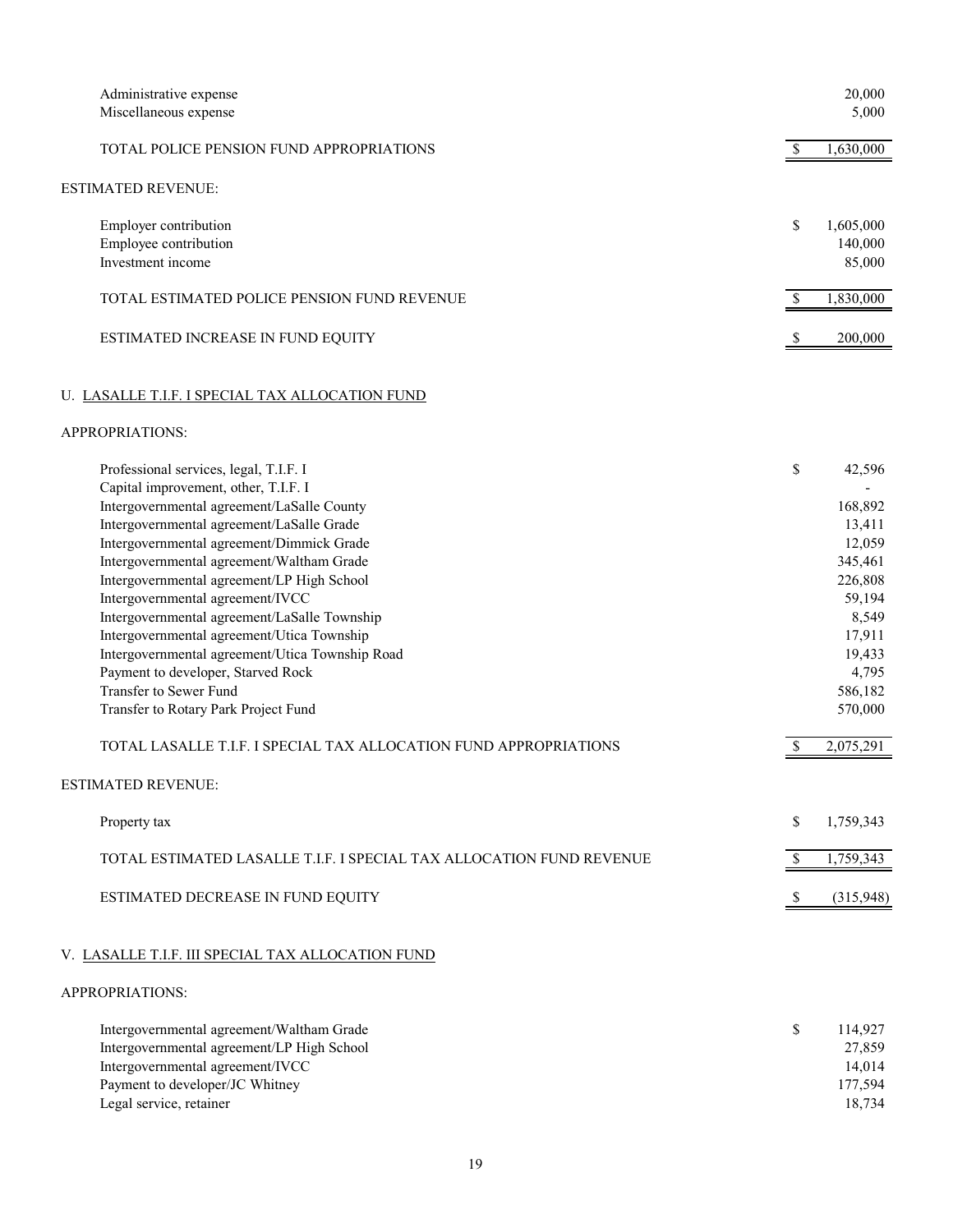| TOTAL LASALLE T.I.F. III SPECIAL TAX ALLOCATION FUND APPROPRIATIONS                                                                                                                                                                                                                                                                                                                                                                                                                                                                                                                                              |              | 353,128                                                                                                 |
|------------------------------------------------------------------------------------------------------------------------------------------------------------------------------------------------------------------------------------------------------------------------------------------------------------------------------------------------------------------------------------------------------------------------------------------------------------------------------------------------------------------------------------------------------------------------------------------------------------------|--------------|---------------------------------------------------------------------------------------------------------|
| <b>ESTIMATED REVENUE:</b>                                                                                                                                                                                                                                                                                                                                                                                                                                                                                                                                                                                        |              |                                                                                                         |
| Property tax<br>Transfer from T.I.F. VI                                                                                                                                                                                                                                                                                                                                                                                                                                                                                                                                                                          | \$           | 774,039                                                                                                 |
| TOTAL ESTIMATED LASALLE T.I.F. III SPECIAL TAX ALLOCATION FUND REVENUE                                                                                                                                                                                                                                                                                                                                                                                                                                                                                                                                           | $\mathbb{S}$ | 774,039                                                                                                 |
| ESTIMATED INCREASE IN FUND EQUITY                                                                                                                                                                                                                                                                                                                                                                                                                                                                                                                                                                                | \$           | 420,911                                                                                                 |
| W. LASALLE T.I.F. IV SPECIAL TAX ALLOCATION FUND                                                                                                                                                                                                                                                                                                                                                                                                                                                                                                                                                                 |              |                                                                                                         |
| APPROPRIATIONS:                                                                                                                                                                                                                                                                                                                                                                                                                                                                                                                                                                                                  |              |                                                                                                         |
| Professional services, legal, T.I.F. IV<br>Tax refund - LaSalle County, T.I.F. IV<br>Intergovernmental agreement/LaSalle Grade<br>Intergovernmental agreement/LP High School<br>Intergovernmental agreement/IVCC<br>Intergovernmental agreement/Dimmick Grade<br>Payments to developer/Country Aire<br>Payment to developer/North Terraces<br>Payment to developer/Ficek<br>Payment to developer/Vermillionvue<br>Debt service - principal payment, T.I.F. IV<br>Debt service - interest payment, T.I.F. IV<br>Fiscal agent fee, T.I.F. IV<br>TOTAL LASALLE T.I.F. IV SPECIAL TAX ALLOCATION FUND APPROPRIATIONS | \$<br>\$     | 9,194<br>19,988<br>13,084<br>13,264<br>12,601<br>589<br>102,227<br>20,851<br>3,543<br>50,044<br>245,385 |
| <b>ESTIMATED REVENUE:</b>                                                                                                                                                                                                                                                                                                                                                                                                                                                                                                                                                                                        |              |                                                                                                         |
| Property tax<br>Transfer from T.I.F. I                                                                                                                                                                                                                                                                                                                                                                                                                                                                                                                                                                           | \$           | 379,391                                                                                                 |
| TOTAL ESTIMATED LASALLE T.I.F. IV SPECIAL TAX ALLOCATION FUND REVENUE                                                                                                                                                                                                                                                                                                                                                                                                                                                                                                                                            | \$           | 379,391                                                                                                 |
| ESTIMATED INCREASE IN FUND EQUITY                                                                                                                                                                                                                                                                                                                                                                                                                                                                                                                                                                                | \$           | 134,006                                                                                                 |
| X. LASALLE T.I.F. V DOWNTOWN FUND                                                                                                                                                                                                                                                                                                                                                                                                                                                                                                                                                                                |              |                                                                                                         |
| APPROPRIATIONS:                                                                                                                                                                                                                                                                                                                                                                                                                                                                                                                                                                                                  |              |                                                                                                         |
| Professional services, legal, T.I.F. V<br>Capital Improvement - Other, T.I.F. V<br>Tax Refund - Fetching Frieda's<br>Tax Refund - LaSalle County, T.I.F. V<br>Tax Refund - Gary & Julie Hammers, T.I.F. V                                                                                                                                                                                                                                                                                                                                                                                                        | \$           | 7,036<br>305,000<br>34<br>14,261<br>4,180                                                               |

- Tax Refund Canal Corridor Association, T.I.F. V 3,366 Tax Refund - LaSalle Subway, T.I.F. V 4,137
- Tax Refund Buckman Iron & Metal Co. 860 Tax Refund - American Nickeloid 1,367
- Payments to developer/RMA Co. Inc. Uptown 13,072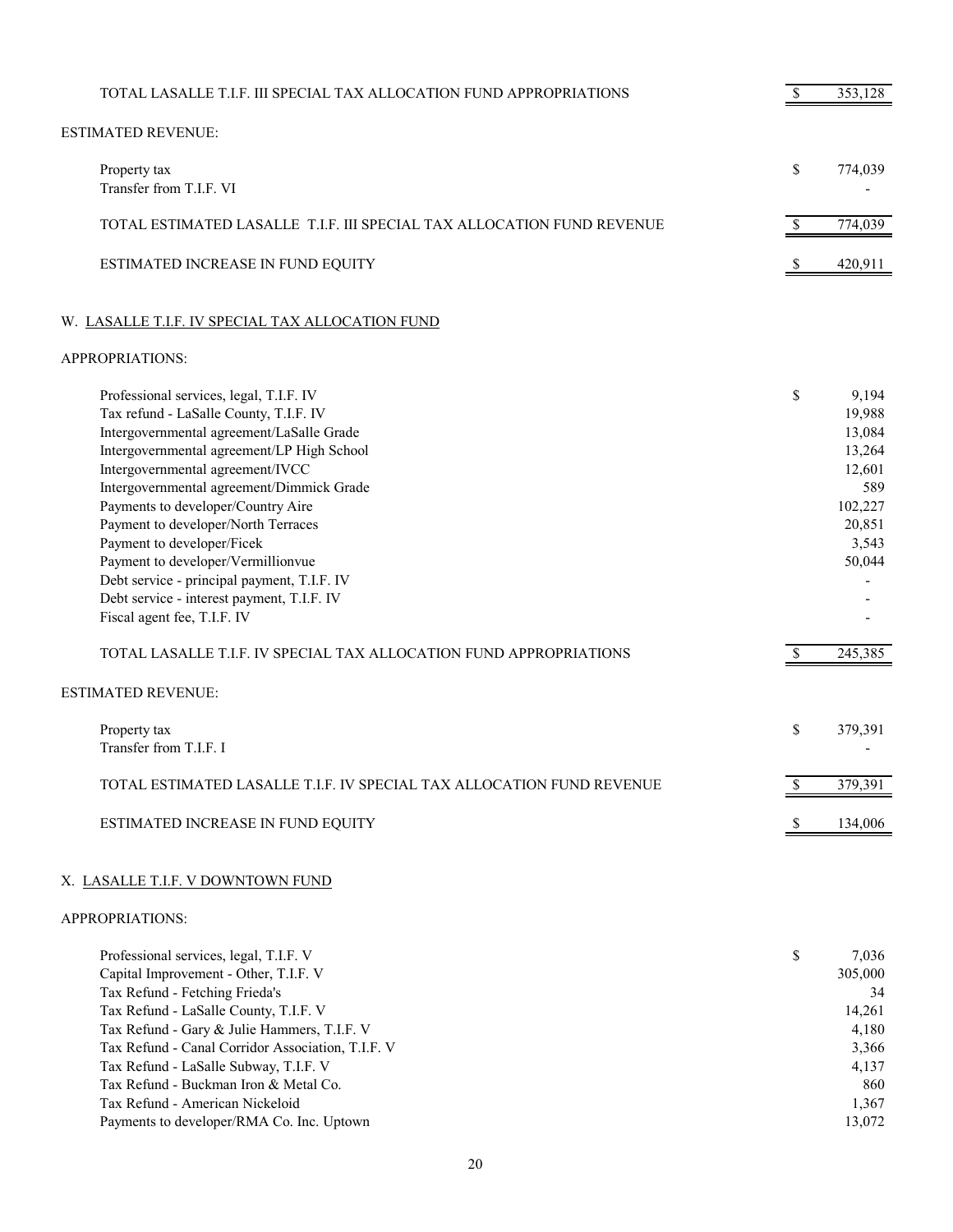| Payment to developer/GHG Holdings<br>Carus real estate<br>Developer Agreement/M. Bird<br>Developer Agreement/Starved Rock Rentals<br>Intergovernmental agreement/LaSalle Grade<br>Intergovernmental agreement/LP High School<br>Intergovernmental agreement/IVCC                                                                                                                                  |               | 906<br>316<br>4,763<br>1,040<br>27,518<br>9,355<br>9,596              |
|---------------------------------------------------------------------------------------------------------------------------------------------------------------------------------------------------------------------------------------------------------------------------------------------------------------------------------------------------------------------------------------------------|---------------|-----------------------------------------------------------------------|
| TOTAL LASALLE T.I.F. V DOWNTOWN FUND APPROPRIATIONS                                                                                                                                                                                                                                                                                                                                               | <sup>\$</sup> | 406,807                                                               |
| <b>ESTIMATED REVENUE:</b>                                                                                                                                                                                                                                                                                                                                                                         |               |                                                                       |
| Property tax<br>Transfer from T.I.F. I                                                                                                                                                                                                                                                                                                                                                            | \$            | 290,076                                                               |
| TOTAL ESTIMATED T.I.F .V DOWNTOWN FUND REVENUE                                                                                                                                                                                                                                                                                                                                                    | <sup>\$</sup> | 290,076                                                               |
| ESTIMATED DECREASE IN FUND EQUITY                                                                                                                                                                                                                                                                                                                                                                 | \$            | (116,731)                                                             |
| Y. LASALLE T.I.F. VI SPECIAL TAX ALLOCATION FUND                                                                                                                                                                                                                                                                                                                                                  |               |                                                                       |
| APPROPRIATIONS:                                                                                                                                                                                                                                                                                                                                                                                   |               |                                                                       |
| Professional services, legal, T.I.F. VI<br>Intergovernmental agreement/Waltham Grade<br>Intergovernmental agreement/LP High School<br>Intergovernmental agreement/IVCC<br>Tax Refund - LaSalle County, T.I.F. VI<br>Payment to developer, Oak Ridge Village<br>Capital improvement, water park                                                                                                    | \$            | 4,678<br>10,458<br>1,097<br>5,944<br>8,834<br>10,936                  |
| TOTAL LASALLE T.I.F. VI SPECIAL TAX ALLOCATION FUND APPROPRIATIONS                                                                                                                                                                                                                                                                                                                                | <sup>\$</sup> | 41,947                                                                |
| <b>ESTIMATED REVENUE:</b>                                                                                                                                                                                                                                                                                                                                                                         |               |                                                                       |
| Property Tax                                                                                                                                                                                                                                                                                                                                                                                      | \$            | 188.124                                                               |
| TOTAL ESTIMATED LASALLE T.I.F. VI SPECIAL TAX ALLOCATION FUND REVENUE                                                                                                                                                                                                                                                                                                                             | $\mathbb{S}$  | 188,124                                                               |
| ESTIMATED INCREASE IN FUND EQUITY                                                                                                                                                                                                                                                                                                                                                                 | <sup>\$</sup> | 146,177                                                               |
| Z. LASALLE T.I.F. VII SPECIAL TAX ALLOCATION FUND                                                                                                                                                                                                                                                                                                                                                 |               |                                                                       |
| APPROPRIATIONS:                                                                                                                                                                                                                                                                                                                                                                                   |               |                                                                       |
| Professional services, legal, T.I.F. VII<br>Tax Refund - LaSalle County, T.I.F. VII<br>Tax Refund - Wm. P. Dooley, T.I.F. VII<br>Tax Refund - Ralph Crane, T.I.F. VII<br>Tax Refund - Wm. Pezanoski, T.I.F. VII<br>Tax Refund - Robert Pezanoski, T.I.F. VII<br>Tax Refund - Catherine Pezanoski, T.I.F. VII<br>Tax Refund - Mary Edwards, T.I.F. VII<br>Tax Refund - Terry Pezanoski, T.I.F. VII | \$            | 4,467<br>3,629<br>667<br>1,115<br>570<br>1,159<br>736<br>1,507<br>570 |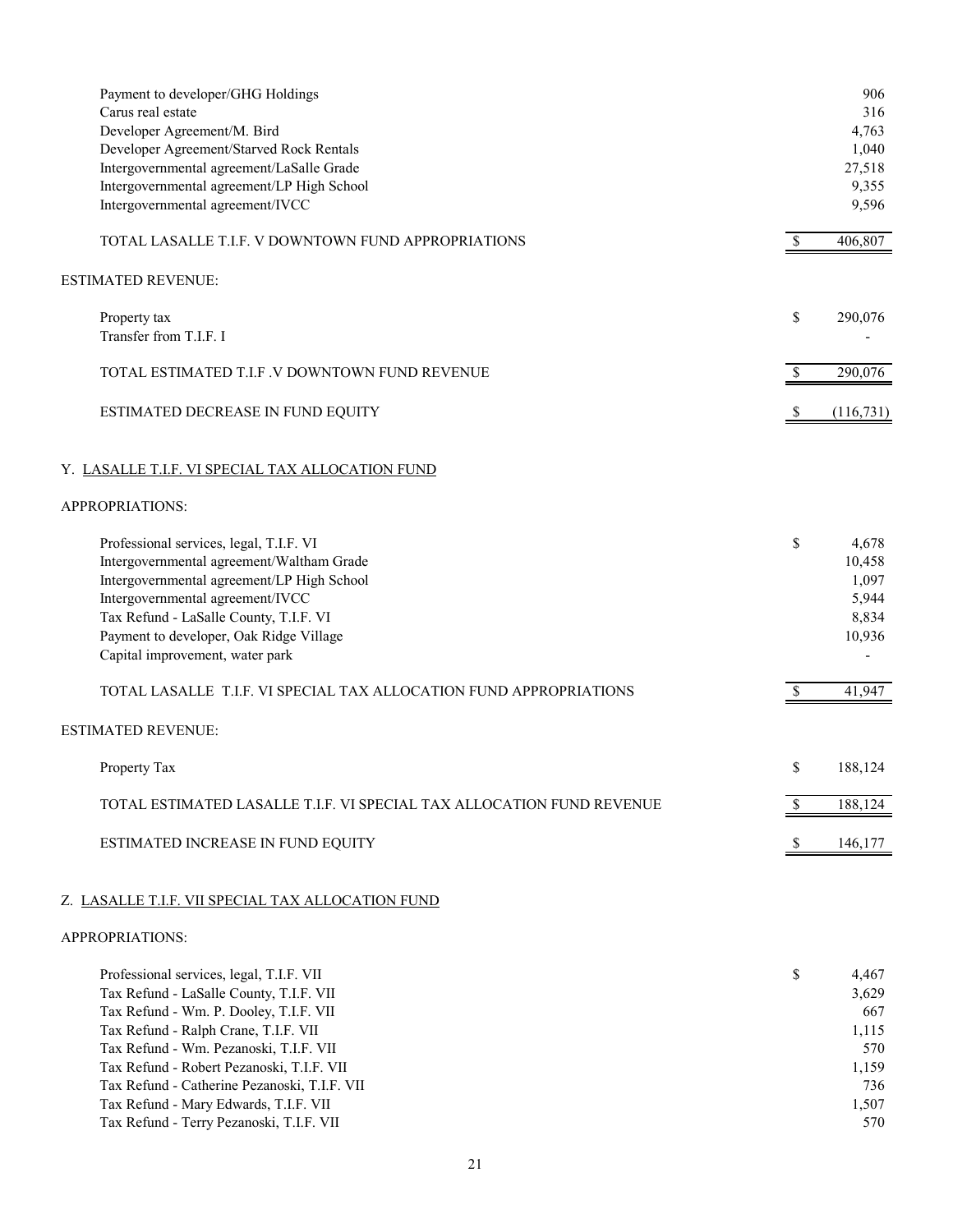| ESTIMATED DECREASE IN FUND EQUITY                                                      | -S                     | (1,624,008)    |
|----------------------------------------------------------------------------------------|------------------------|----------------|
| TOTAL ESTIMATED LASALLE T.I.F. VIII SPECIAL TAX ALLOCATION FUND REVENUE                | $\mathbb{S}$           | 201,130        |
| Property Tax<br>Transfer from T.I.F. I                                                 | \$                     | 201,130        |
| <b>ESTIMATED REVENUE:</b>                                                              |                        |                |
| TOTAL LASALLE T.I.F. VIII SPECIAL TAX ALLOCATION FUND APPROPRIATIONS                   | $\sqrt{\frac{2}{\pi}}$ | 1,825,138      |
| <b>JJR Next Level Training</b><br>DG Partners, LLC/LaSalle 24th South                  |                        | 1,811<br>4,956 |
| Payments to developer, Inman Electric                                                  |                        | 7,277          |
| Payments to developer, Unytite                                                         |                        | 21,742         |
| Capital improvements, new water extension                                              |                        | 1,750,000      |
| Tax Refund/Mertel Investment Co.                                                       |                        | 726            |
| Tax Refund/Betty Diedrick                                                              |                        | 550            |
| Tax Refund/Gerald Cleer                                                                |                        | 237            |
| Intergovernmental agreement/Dimmick Grade<br>Tax Refund/LaSalle County                 |                        | 10,634         |
| Intergovernmental agreement/Peru Grade                                                 |                        | 55<br>3,985    |
| Intergovernmental agreement/IVCC                                                       |                        | 7,155          |
| Intergovernmental agreement/LaSalle Grade                                              |                        | 4,229          |
| Professional services, legal, T.I.F. VIII                                              | \$                     | 11,781         |
| APPROPRIATIONS:                                                                        |                        |                |
| AA. LASALLE T.I.F. VIII SPECIAL TAX ALLOCATION FUND                                    |                        |                |
| ESTIMATED INCREASE IN FUND EQUITY                                                      | <sup>\$</sup>          | 40,532         |
| TOTAL ESTIMATED LASALLE T.I.F. VII SPECIAL TAX ALLOCATION FUND REVENUE                 | $\mathcal{S}$          | 64,277         |
| Property Tax                                                                           | \$                     | 64,277         |
| <b>ESTIMATED REVENUE:</b>                                                              |                        |                |
| TOTAL LASALLE T.I.F. VII SPECIAL TAX ALLOCATION FUND APPROPRIATIONS                    | $\mathbb{S}$           | 23,745         |
| Capital improvement, industrial park                                                   |                        |                |
| Intergovernmental agreement/IVCC                                                       |                        | 2,442          |
| Intergovernmental agreement/LP High School                                             |                        | 1,223          |
| Intergovernmental agreement/Dimmick Grade<br>Intergovernmental agreement/Waltham Grade |                        | 654            |
| Tax Refund - Charles Pezanoski, T.I.F. VII                                             |                        | 570<br>4,436   |

## SUMMARY OF TOTAL APPROPRIATION

| A. GENERAL FUND   |         |
|-------------------|---------|
| 1. Mayor's office | 121,000 |
| 2. Aldermen       | 45,150  |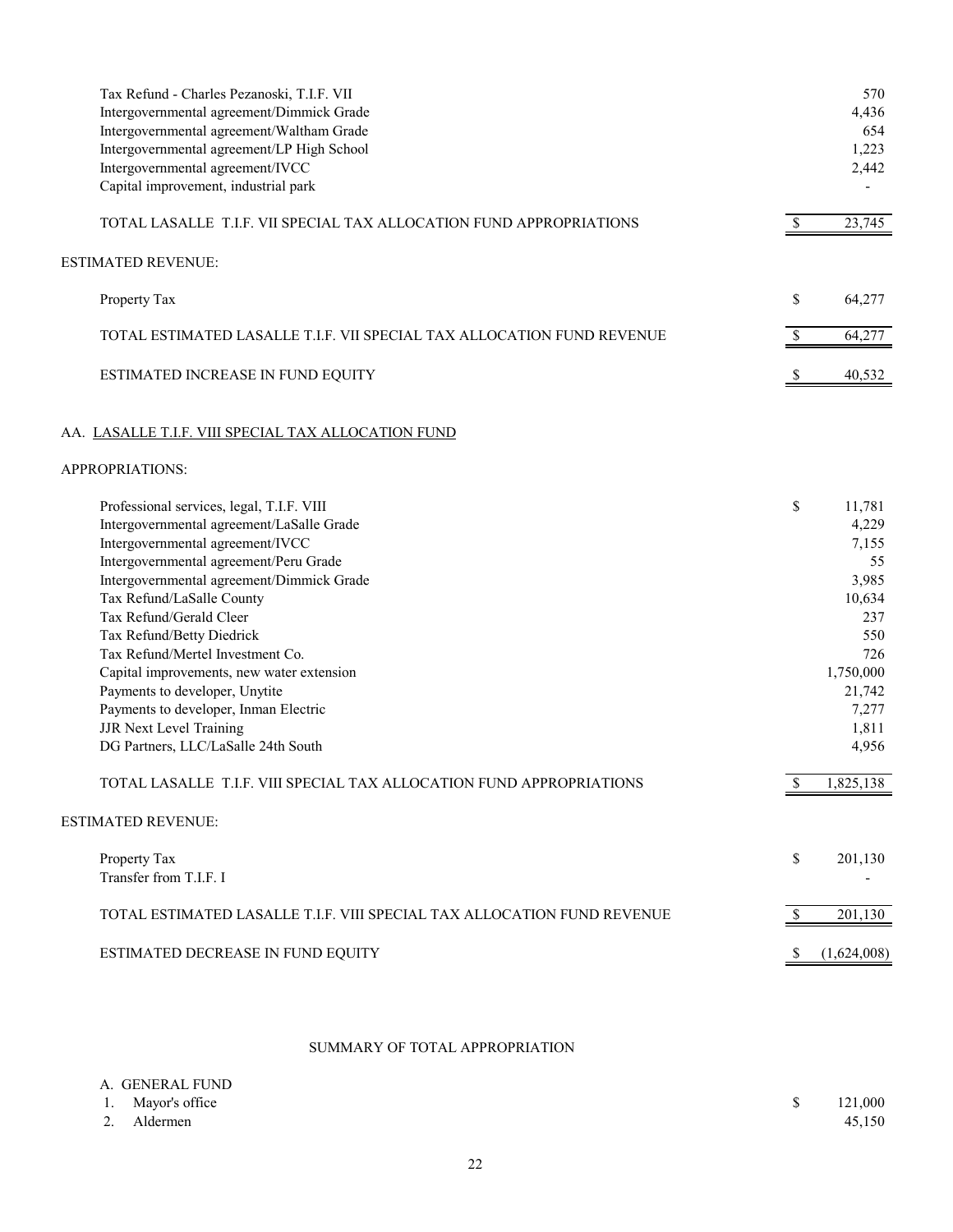| Comptroller's office<br>3.                                | 189,500             |
|-----------------------------------------------------------|---------------------|
| City Clerk's office<br>4.<br>Treasurer's office<br>5.     | 25,000<br>4,075     |
| City Attorney<br>6.                                       | 129,000             |
| Economic Developer<br>7.                                  | 99,800              |
| Public Relations/Marketing<br>8.                          | 58,950              |
| Public safety - police<br>9.                              | 4,199,700           |
| Public safety - fire<br>10.                               | 1,190,800           |
| Health/Welfare<br>11.                                     | 11,462              |
| Public works - streets<br>12.<br>13.                      | 1,604,200<br>67,350 |
| City engineer<br>Public works - building/City Hall<br>14. | 1,219,000           |
| Building inspector's office<br>15.                        | 30,000              |
| Public works - superintendent<br>16.                      | 12,700              |
| Miscellaneous<br>17.                                      | 1,301,697           |
|                                                           |                     |
| Total General Fund                                        | 10,309,384          |
| <b>B. AUDIT FUND</b>                                      | 49,000              |
| C. GARBAGE FUND                                           | 631,200             |
| D. MOTOR FUEL TAX FUND                                    | 672,445             |
| E. MUNICIPAL RETIREMENT FUND                              | 143,000             |
| F. PLAYGROUND AND RECREATION FUND                         | 258,600             |
| G. SCHOOL CROSSING GUARD FUND                             | 33,250              |
| H. SOCIAL SECURITY FUND                                   | 135,000             |
| I. PUBLIC PARKS FUND                                      | 106,950             |
| J. PUBLIC LIBRARY FUND                                    | 470,000             |
| K. LASALLE AMBULANCE SERVICE                              | 666,500             |
| L. ROTARY PARK PROJECT FUND                               | 945,000             |
| M. 2002 ALTERNATE BOND AND INTEREST FUND                  | 117,445             |
| N. 2010 RECOVERY BOND FUND                                | 60,253              |
| O. 2001 LIBRARY BOND FUND                                 | 119,813             |
| P. WATERWORKS FUND                                        | 5,478,000           |
| Q. SEWERAGE FUND                                          | 4,091,960           |
| R. PARKING METER FUND                                     | 40,100              |
| S. FIREMEN'S PENSION FUND                                 | 256,500             |
| T. POLICE PENSION FUND                                    | 1,630,000           |
| U. LASALLE T.I.F. I SPECIAL TAX ALLOCATION FUND           | 2,075,291           |